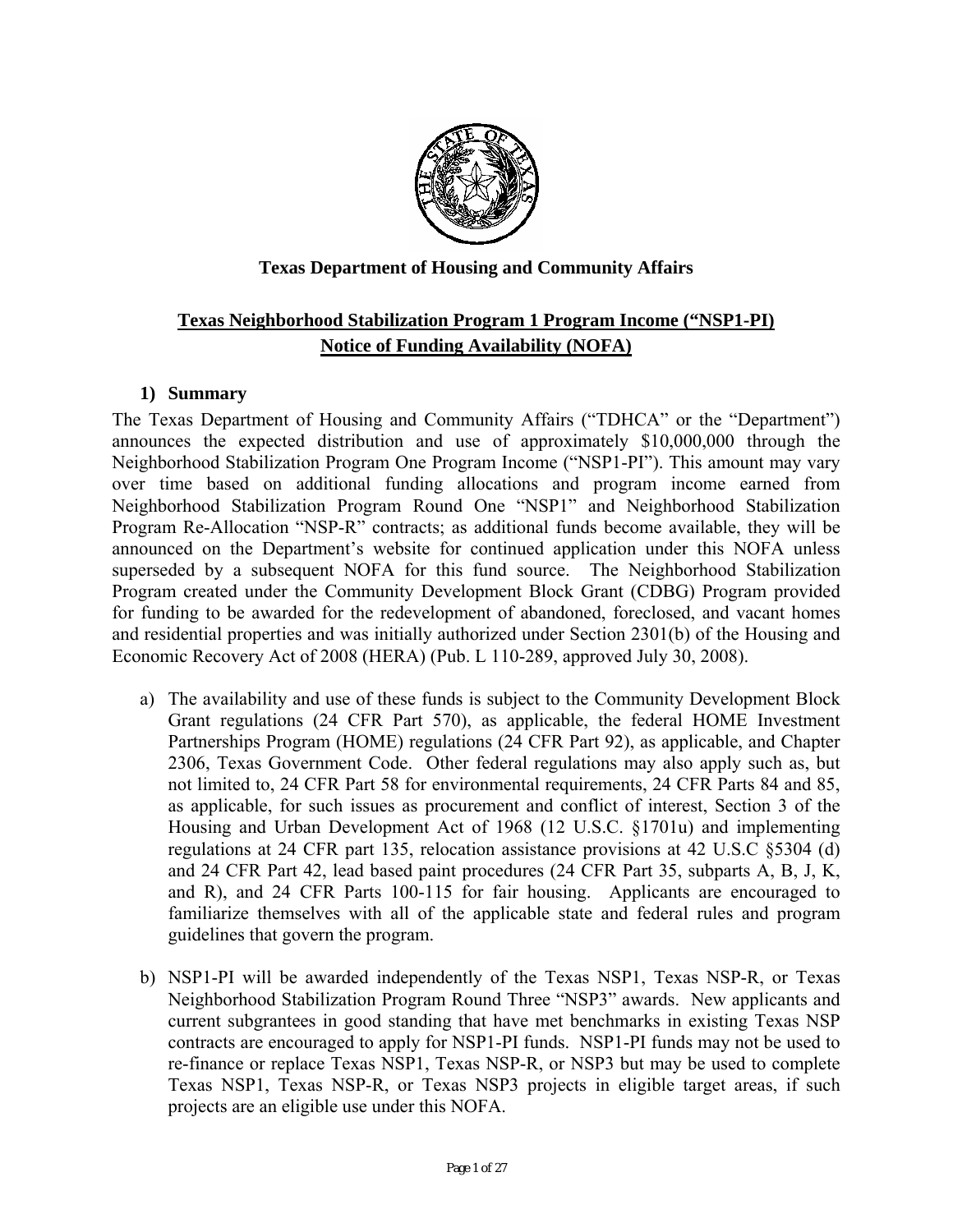c) The Department reserves the right to change the provisions of this NOFA based on updated HUD Notices or changes in state law.

## **2) Allocation of Texas NSP1-PI Funds**

TDHCA will coordinate activities in accordance with NSP guidelines including establishment of financing mechanisms for purchase and redevelopment of foreclosed homes and residential properties, purchase and rehabilitation of homes and residential properties that have been abandoned or foreclosed, establishment of land bank/trusts, removal of blight, and the redevelopment of demolished or vacant properties. Households directly assisted with NSP funds must be income eligible and be at or below 120% of the Area Median Family Income (AMFI), as defined by HUD or as otherwise restricted by this NOFA. To the extent that a development assisted with NSP1-PI funds is also assisted by one or more other programs, the development may be required to meet additional requirements imposed by those other programs.

## **3) Definitions**

- a) As stipulated in the *Federal Register* Notices (**Dockets No. FR–5447–N–01, F-522-N-02, and FR-5321-N-03**) for NSP, there are certain terms used in HERA that are not used in the regular CDBG program. Certain terms may be used differently in HERA and in the Housing and Community Development Act of 1974, as amended. When in conflict, definitions published in the *Federal Register* (**Docket No. FR–5447–N–01, F-522-N-02, and FR-5321-N-03**) and any subsequent HUD Errata Notice or changes in State law are controlling for Texas NSP.
- b) The Department will use local code to determine the definition of a blighted structure, except that moral blight is not eligible. If there is no local definition, blighted structure shall mean when a structure exhibits objectively determinable signs of deterioration sufficient to constitute a threat to human health, safety, and public welfare.

## **4) Limitations on Funds**

- a) In order to avoid allocating small amounts of funding that would likely have no meaningful impact on stabilizing of property values, the minimum award amount to an eligible entity cannot be less than \$30,000.
- b) In order to encourage investment of other sources of funding, the maximum amount of properties funded with Texas NSP1-PI funds for any applicant at any one time is three (3). This limit may be waived for applicants assisting troubled TDHCA properties, in the sole determination of the Department.
- c) Department-authorized pre-award costs for predevelopment activities, including but not limited to legal, architectural, engineering, appraisal, surveying, environmental, and market study fees, may, at the sole discretion of the Department, be reimbursed if incurred before the effective date of a Contract so long as the costs are in accordance with 24 CFR §§570.205 and 206 and 24 CFR Part 58 and the limitations herein.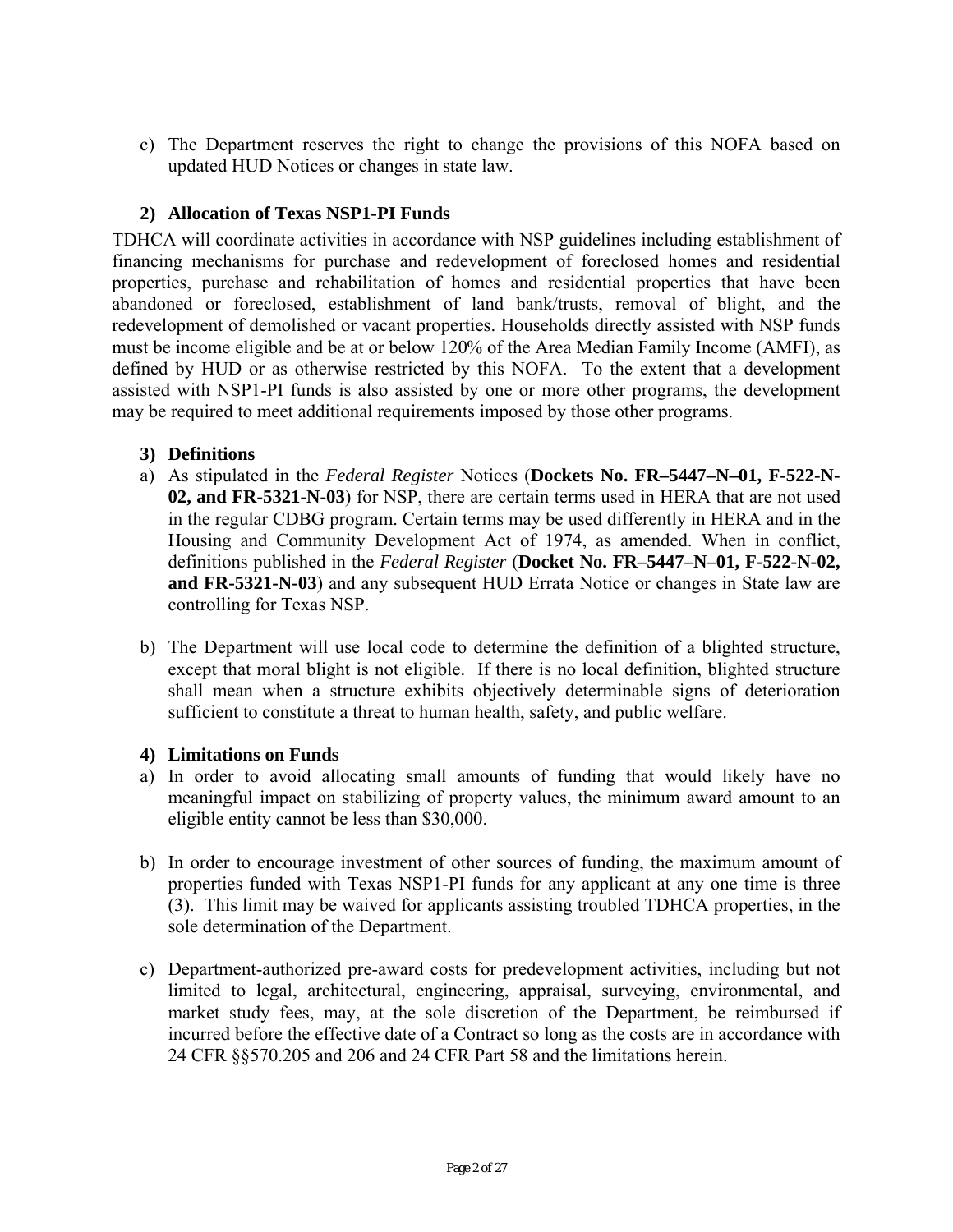- d) Additional limitations as defined in HERA, Section 1497 of the Wall Street Reform and Consumer Protection Act of 2010 (Pub. L. 111-203, approved July 21, 2010) "Dodd-Frank Act", and HUD NSP Notices regarding purchases, rehabilitation, and sales of properties, will be strictly enforced.
- e) The Department may adjust additional contract management benchmarks to ensure the proportionate use of funds to meet the federal mandates regarding serving households earning not more than 50% of AMFI, discounts on acquisitions and timely use of funds, and other requirements, as applicable.

## **5) Administrative and Activity Delivery/Soft Costs Limitations**

- a) Each applicant that is awarded NSP1-PI funds may also be eligible to receive funding for administrative costs. This term covers both administration and developer fees. Administration funds may be awarded to subrecipients only and Developers may be awarded a developer fee only. No entity will receive both administration and developer fees. The award amount for the Administration or Developer Fee line item may be up to five percent (5%) of the total contract amount for all activities. The developer fee must have a reasonable relationship to the value of the development services being performed and the development risks being assumed, and they may be reduced if, in the sole and reasonable judgment of the Department, such adjustments are necessary to prevent unduly enriching an entity. The administrator must use these funds in accordance with 24 CFR §§570.205 and 206, and Office of Management and Budget (OMB) Circulars A-87, A-122, A-102 and A-110, as applicable.
- b) Administrative costs for projects may not be drawn upon until closing, and then only up to 10% of an award. Subsequent administrative draws are allowed in proportion to the direct project funds drawn on the contract. Developer fee draws may be further limited by underwriting conditions applied to the project.
- c) Activity Delivery costs are soft costs that are directly related to and incurred in carrying out activities for a specific housing unit or property, and they are separate and distinct from the general administrative costs, for which limits are stated herein. The Texas NSP limits Activity Delivery costs according to activity as specifically described in the program activity sections and as stated herein.
- d) Eligible Activity Delivery soft costs must be reasonable and consistent with industry norms. Specific eligible activities include, but are not limited to:
	- i.) preparation of work write-ups, work specifications, and cost estimates;
	- ii.) architectural, engineering or professional services required to prepare plans, drawings or specifications directly attributable to a particular project;
	- iii.) inspections for lead-based paint, asbestos, termites, or septic systems;
	- iv.) interim and final inspections by the construction inspector;
	- v.) financing fees, credit reports, title binders and insurance;
	- vi.) recordation fees, transaction taxes;
	- vii.) legal and accounting fees;
	- viii.) appraisal fees;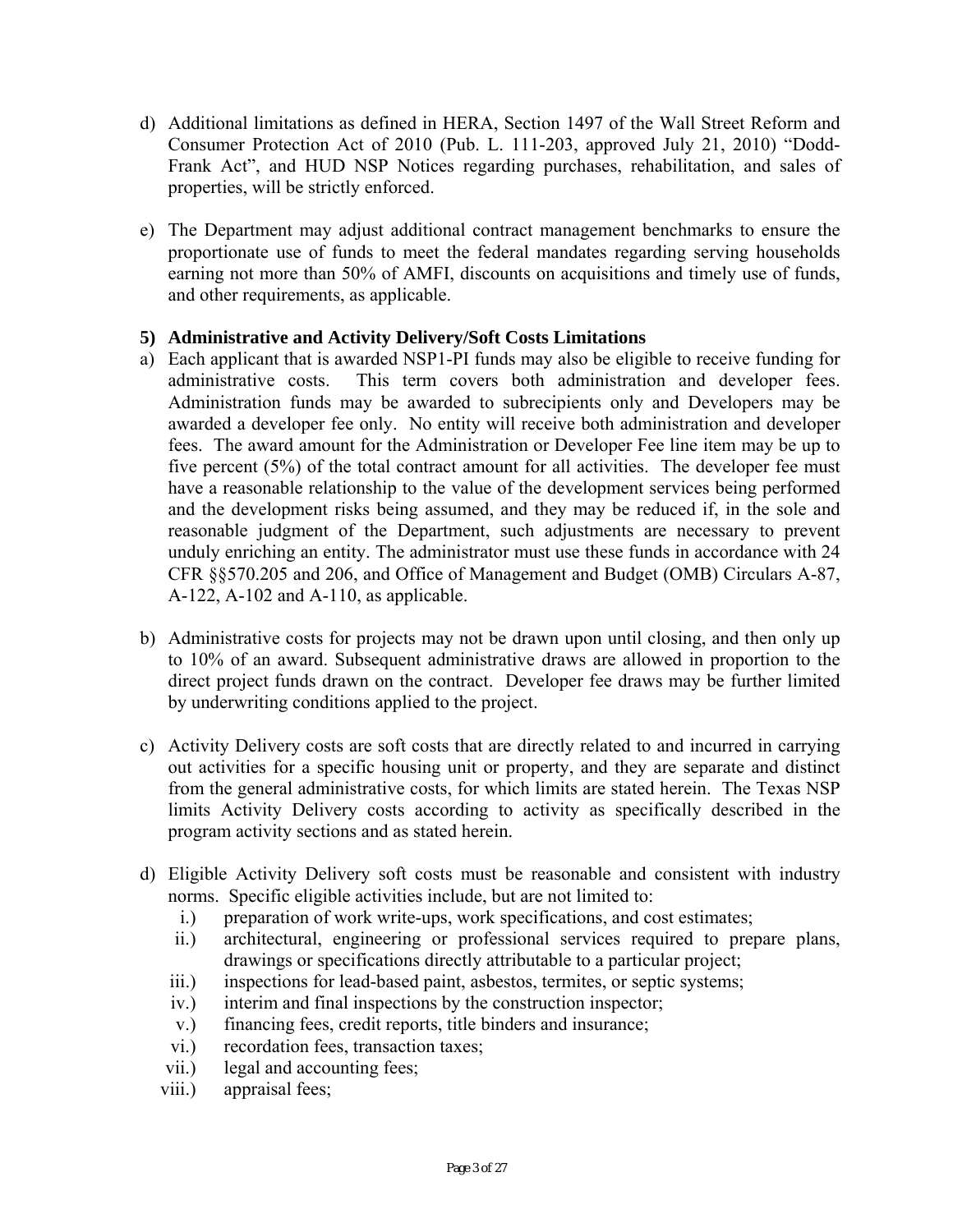- ix.) architectural and engineering fees, including specifications and job progress inspections;
- x.) relocation costs;
- xi.) site specific environmental reviews;
- xii.) lead hazard evaluation and reduction costs;
- xiii.) Other soft costs that are demonstrably necessary to the production of an identified NSP-eligible housing unit and that are approved in writing by the Department before the costs are expended.
- e) For all activities, Activity Delivery costs will be restricted to a percentage of the nonadministrative NSP costs per housing unit or property. The related Activity Delivery costs maximum will be based on the activity in a range from 5% to no more than 20% of the non-administrative NSP costs (hard costs). Activity Delivery costs may not exceed the forgoing limits without prior written approval by the Department. Additionally upon prior approval of the Department, further exceptions may be allowed in the case of Rehabilitation activities for lead-based paint hazard reduction, noise studies, and/or cost categories not identified in the Texas NSP1-PI NOFA.
- f) For multi-family projects, Activity Delivery costs for specific properties that are not ultimately acquired by the subgrantee may be reimbursed, with the permission of the Department, only if the project has received a favorable underwriting report. All other projects may be reimbursed, with the permission of the Department. Permission will not be given, if the applicant is not in good standing with TDHCA or under any Texas NSP contract. For all projects, costs must be reasonable and consistent with industry norms, and may not exceed 50% of the maximum Activity Delivery amount established for the related eligible activity.
- g) Subgrantees must certify, and provide invoices or other documentation, that the amount being reimbursed is for the actual amount of costs, including Administrative and Activity Delivery costs.
- h) Eligible Costs are limited to those listed in 24 CFR §570, Subpart C, or as otherwise identified in the NSP *Federal Register* Notice or subsequent notices. No duplicate reimbursement of costs is allowed. Costs may only be reimbursed as either a project Activity Delivery cost or Administrative cost but not both. Additionally, costs may only be reimbursed once per occurrence when providing both acquisition and construction assistance to the same Project or Activity.

#### 6) **Eligible and Prohibited Activities.**

- a) The use of NSP1-PI grant funds must constitute an eligible use under HERA and this NOFA. Most of the activities eligible in NSP represent a subset of the eligible activities under 42 U.S.C. §5305(a). The NSP eligible uses must be correlated with CDBG-eligible activities.
- b) Prohibited activities include, but are not limited to: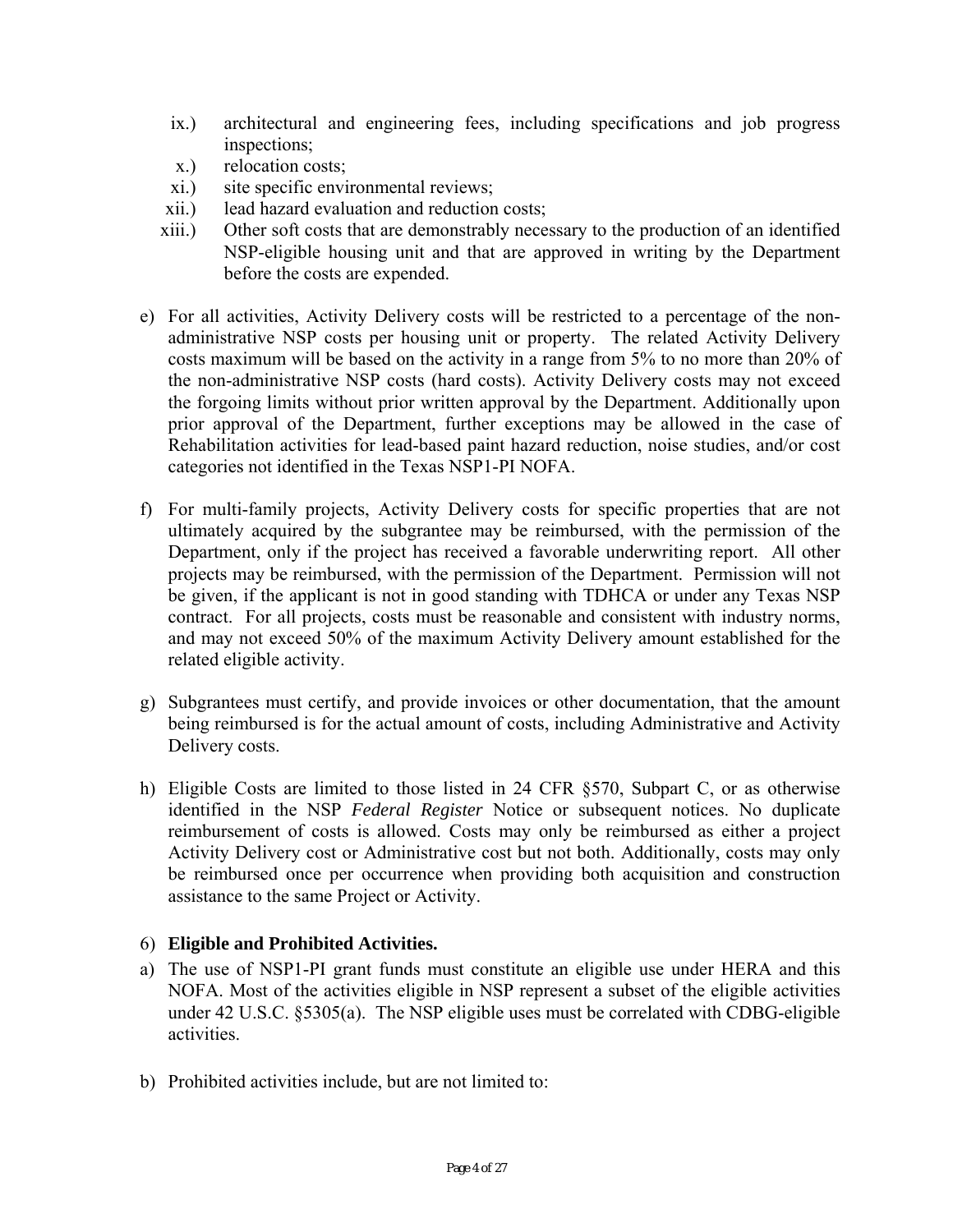- i) The direct payment of delinquent taxes, fees, or charges on properties to be assisted with NSP1-PI funds;
- ii) The payment of any cost that is not eligible under 24 CFR §§570.201- 570.206;

iii) Assistance to persons who owe payments identified by the Comptroller of Texas as relevant (including, but not limited to, child support, student loans, and delinquent taxes); or

iv) Assistance to any household whose property is subject to tax liens and/or judgment liens in favor of the State of Texas against it.

## **7) Eligible and Ineligible Applicants**

- a) Eligible applicants for rental properties are nonprofit organizations as described in Section 501 (c)(3) or (c)(4) of the Internal Revenue Code who are required by federal rules to follow 24 CFR Part 84. Eligible applicants for homebuyer properties are units of general local government (including public housing authorities) who are required by federal rules to follow 24 CFR Part 85, nonprofit organizations as described in Section  $501(c)(3)$  or  $(c)(4)$  of the Internal Revenue Code, who are required by federal rules to follow 24 CFR Part 84, and Housing Finance Corporations authorized under the provisions of the Texas Housing Finance Corporation Act, Texas Government Code, Chapter 394.
- b) Subgrantees under Texas NSP1, Texas NSP-R, and Texas NSP3 must have successfully met all contract milestones and thresholds as of the date of application and be in material compliance with their contracts in order to be eligible to apply under this NOFA; additionally, subgrantees must be in material compliance with any and all TDHCA contracts at the time of award.
- c) The following violations will cause an Applicant and/or any Applications they have submitted to be ineligible:
	- i) The Applicant is an Administrator of a previously funded Contract for which Department funds have been partially or fully deobligated due to failure to meet contractual obligations during the 12 months prior to application submission date; an exception may be made at the discretion of the Department if the deobligation was voluntary, part of project close-out or the remainder was completed on a subsequent Contract:
	- ii) The Applicant has failed, (within the reasonable time allotted for response), to submit a response to provide an explanation, evidence of corrective action or a payment of disallowed costs or fees as a result of a monitoring review;
	- iii) The Applicant is delinquent on any loan payment or fee due to the Department on the date of the Application submission;
	- iv) The Applicant has been or is barred, suspended, or terminated from procurement in a state or federal program or listed in the List of Parties Excluded from Federal Procurement or Non-Procurement Programs or has otherwise been debarred by HUD or the Department;
	- v) The Applicant has violated the State laws regarding ethics, including revolving door policy;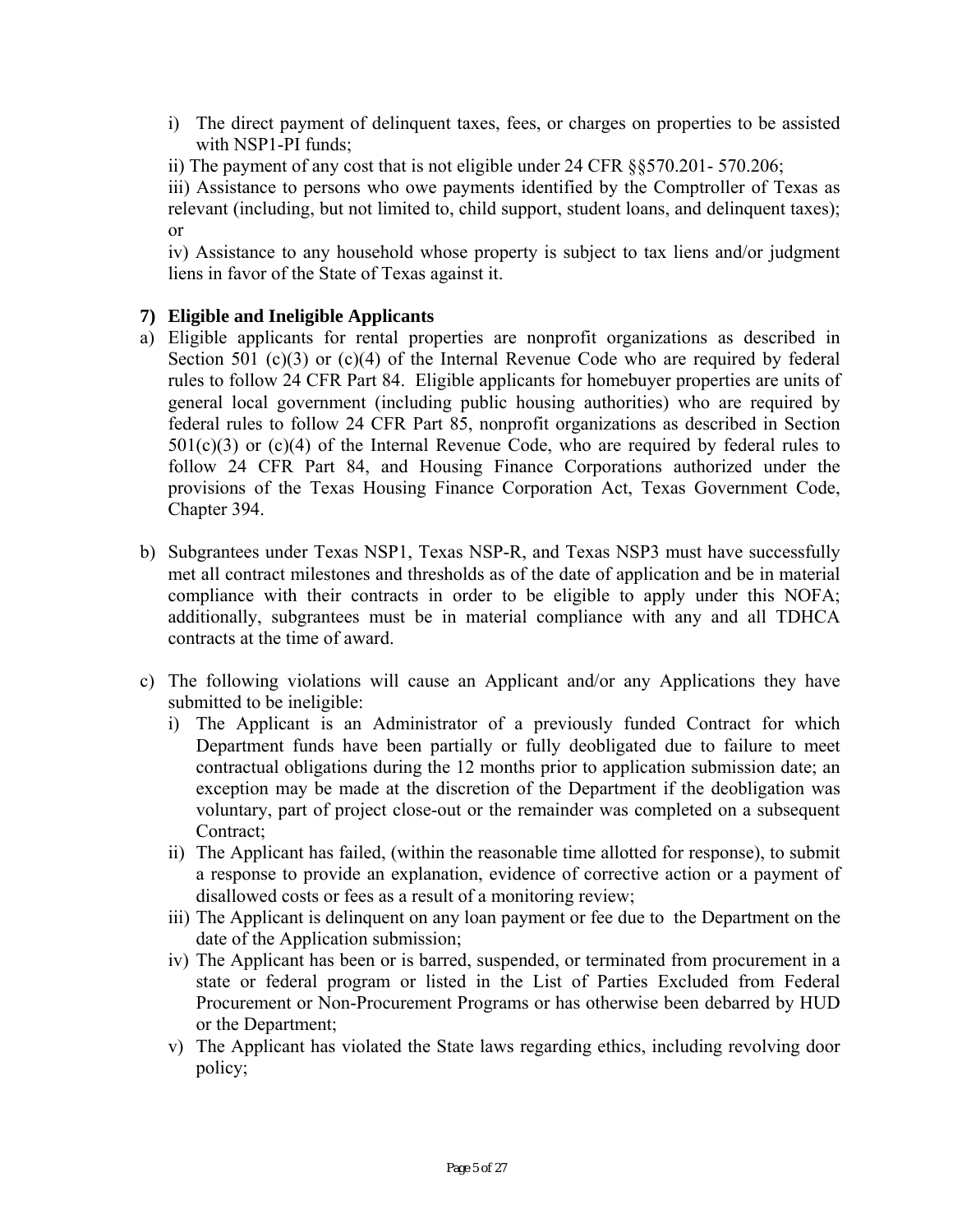- vi) The Applicant has been convicted of a state or federal felony crime involving fraud, bribery, theft, misrepresentation of material fact, misappropriation of funds, or other similar criminal offenses within fifteen years preceding the Application deadline;
- vii)The Applicant at the time of Application submission is subject to the following for which proceedings have become final:
	- (a) an enforcement or disciplinary action under state or federal securities law or by the NASD;
	- (b) a federal tax lien; or
	- (c) or is the subject of an active enforcement proceeding with any governmental entity.
- viii) The submitted Application has excessive omissions of documentation to substantiate the Selection Criteria; or is so unclear, disjointed, or incomplete, as determined by the Department, that a thorough review cannot reasonably be performed. If an Application is determined ineligible pursuant to this section, the Application will be terminated without the opportunity for corrections of administrative deficiencies.
- ix) The Applicant or anyone that has controlling (51%) ownership interest in the development owner or developer that is active in the ownership or control of one or more other rent restricted rental housing properties in the state of Texas administered by the Department is in Material Noncompliance with the Land Use Restriction Agreement (LURA) (10 TAC §60.121); and
- x) Any Application that includes financial participation by a Person who, during the five-year period preceding the date of the bid or award, has been convicted of violating a federal law in connection with a contract awarded by the federal government for relief, recovery, or Reconstruction efforts as a result of Hurricanes Rita or Katrina or any other disaster occurring after September 25, 2005, or was assessed a federal civil or administrative penalty in relation to such a contract.

## **8) Program Activities**

## a) **General Requirements for all Activities**

i) **Income Targeting:** All NSP1-PI activities must benefit low, moderate and middleincome households as defined in the NSP Notice  $(\leq 120\%$  of area median income). All NSP funded rental activities must benefit households at less than or equal to 50% AMFI, unless prior approval is received from the Department.

#### ii) **Program Income:**

1. Subrecipients shall not retain any Program Income (as defined at 24 CFR §570.500 (a) (1) but not including the exclusions found at 24 CFR §570.500 (a)(4) of any kind however derived, including the retention of Program Income to fund other eligible Texas NSP activities. Any program income received from subrecipient activities utilizing Texas NSP1-PI funds must be returned to the Department within ten (10) business days. Revenue received by a private individual or other entity as a result of subrecipient activities involving NSP1-PI funds must also be returned to the Department within ten (10) business days. Unless otherwise stated herein the subrecipient shall comply with the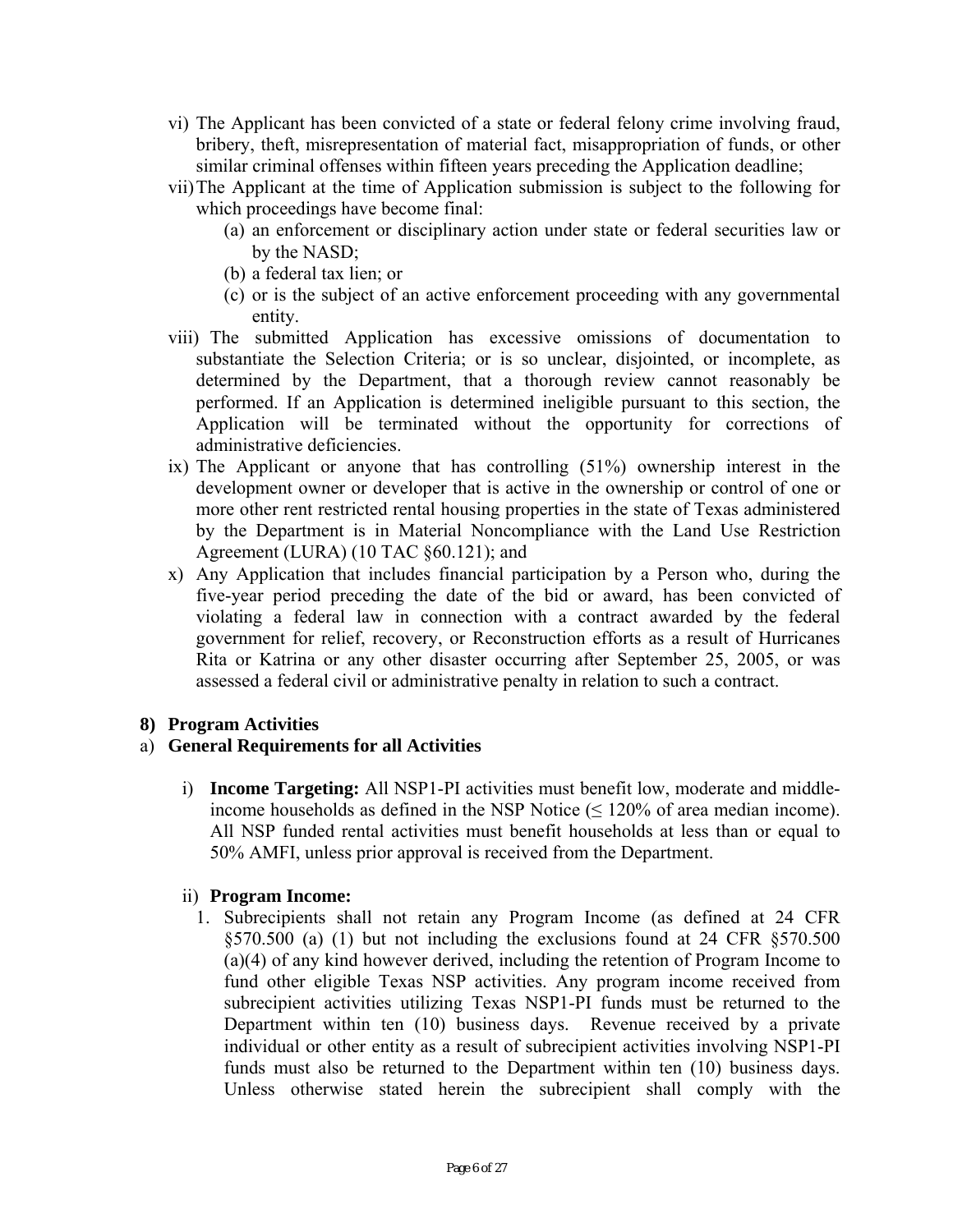requirements of 24 CF.R §570.489(e) to account for program income, repayments, and recaptured funds.

- 2. Developers shall not retain any Program Income (as defined at 24 CFR §570.500 (a) (1) but not including (iii) and (iv) or the exclusions found at 24 CFR  $\S 570.500$ (a)(4)) of any kind however derived, including the retention of Program Income to fund other eligible Texas NSP activities. Any program income received must be returned to the Department within ten (10) business days. Revenue received by a private individual or other entity as a result of developer activities involving NSP1-PI funds must also be returned to the Department within ten (10) business days. Unless otherwise stated herein, developers shall comply with the requirements of 24 CF.R §570.489(e) to account for program income, repayments, and recaptured funds.
- iii) **Appraisals:** The current market appraised value means the value of a foreclosed upon home or residential property that is established through an appraisal made in conformity with either: 1) the appraisal requirements of the URA at 49 CFR Part 24.103. The appraisal must be completed or updated within 60 days of a final offer made for the property by a subgrantee or individual homebuyer. However, if the anticipated value of the proposed acquisition is estimated at \$25,000 or less, the current market appraised value of the property may be established by a valuation of the property that is based on a review of available data and is made by a person the grantee determines is qualified to make the valuation. Appraisers must follow the Uniform Appraisal Standards for Federal Land Acquisitions.
- iv) **Discount:** All NSP1-PI assisted property acquisitions must attain the statutorilyrequired minimum 1% discount from the market appraised value, at the time of purchase. The discount is confirmed by an appraisal that meets NSP guidelines, as stated herein. Homebuyers purchasing foreclosed properties directly from the initial successor in interest must also attain the discount.
- v) **Protecting Tenants at Foreclosure:** Subgrantee and homebuyer purchases of property from the initial successor in interest in a foreclosure will be subject to Protecting Tenants at Foreclosure Act of 2009 (Public Law 111-22, Title VII) requirements and Recovery Act (Public Law 111-5) requirements.
- vi) **Environmental Review:** Subgrantees must complete environmental review procedures and receive release of funds by TDHCA prior to purchase of any property or commencement of construction. In addition, before beginning construction the applicant will have (i) received all requisite building permits and approvals of the Plans, (ii) filed and/or recorded all requisite plats and other instruments and (iii) complied with all Legal Requirements and Environmental Laws required to be met prior to commencement of construction of the Improvements including, without limitation, all applicable restrictive covenants, zoning ordinances, subdivision and building codes, The Texas Asbestos Health Protection Rules, Texas Mold Assessment and Remediation Rules, the provisions of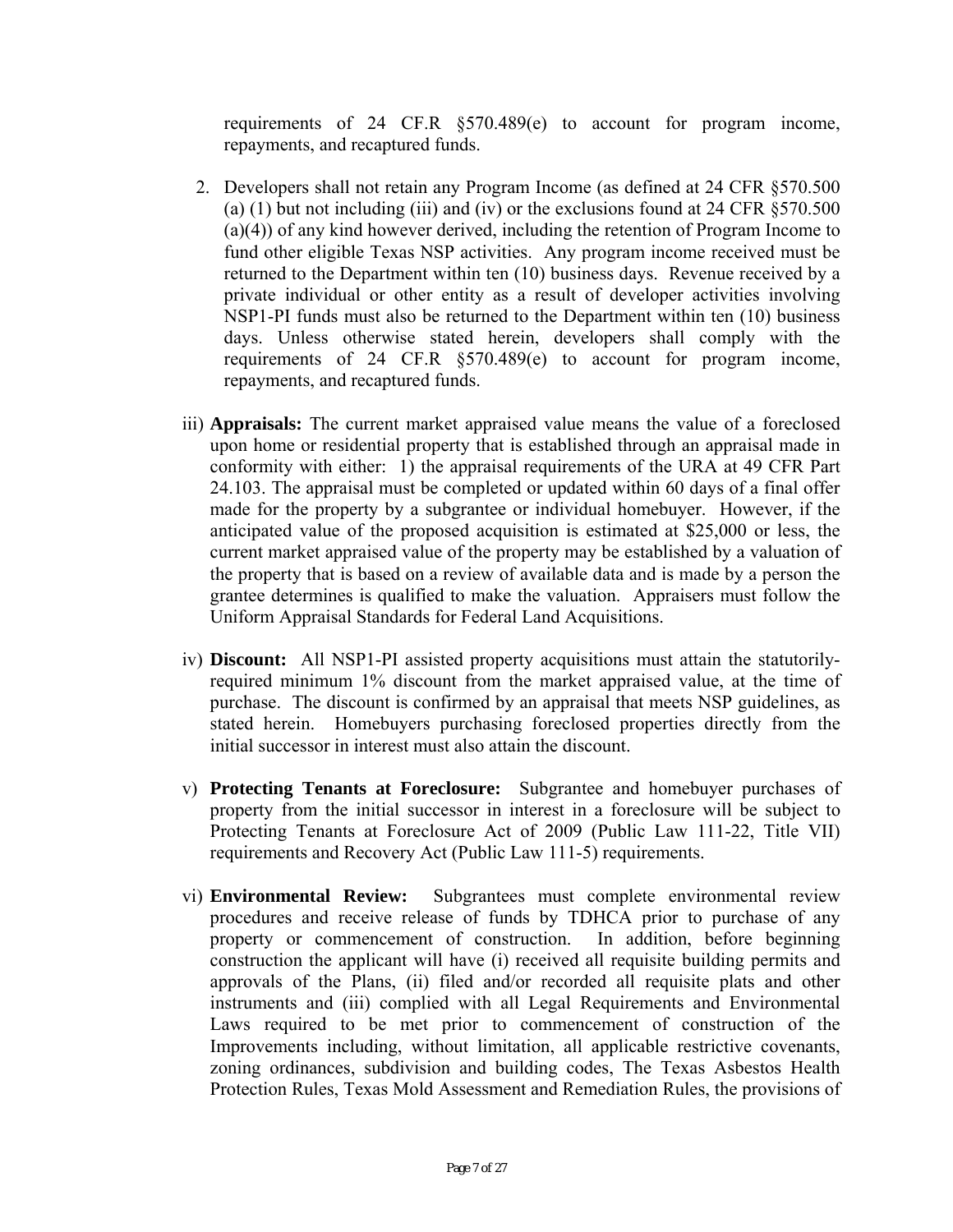the Texas Windstorm Insurance Association, Chapter 2210 of the Insurance Code for applicable coastal counties flood disaster laws, applicable health and environmental laws and regulations and all other ordinances, orders or requirements issued by any state, federal or municipal authorities having or claiming jurisdiction over the property.

 vii) **Contingency:** All projects, except for Demolition only projects, may include up to a 10% contingency for all activities, minus the administrative fee. Demolition only projects may not include a contingency.

## viii) **Benchmarks:**

- 1. It is anticipated that successful initial applications for the Texas NSP1-PI will be submitted for consideration by the TDHCA Governing Board on June 30, 2011.
- 2. Subgrantees will have up to 60-days from the date of reservation to close a transaction in accordance with their award.
- 3. More specific benchmarks will be developed per property via contract.
- ix) **Eligible and Ineligible Property:** Eligible property types for NSP1-PI assistance are limited to single-family homes and residential property (property intended for residential purposes, *i.e.* zoned residential or where there is no zoning, residential use is consistent with deed restrictions and any other limiting factors) including condominium units, apartment units, cooperative units in mutual housing projects and multifamily residential property. Further restrictions on property eligibility may apply according to the planned NSP activity. Blighted or vacant nonresidential properties may be assisted with NSP1-PI funds, but only as part of a new construction, rehabilitation or reconstruction activity of single-family homes and residential property.
	- 1. Manufactured Homes may be eligible for assistance if :
		- (a) The unit complies with the Texas Manufactured Housing Standards Act under Chapter 1201 of the Texas Occupation Code;
		- (b) The unit is permanently installed in accordance with the Texas Manufactured Housing Standards Act;
		- (c) The unit is permanently attached to utilities; and
		- (d) The ownership of the unit is recorded in the taxing authority of the county in which it is located.
- x) **HOME previously-assisted property:** If NSP1-PI funds assist a property that was previously assisted with HOME funds, but on which the affordability restrictions were terminated through foreclosure or transfer in lieu of foreclosure pursuant to 24 CFR Part 92, the HOME affordability restrictions for the greater of the remaining period of HOME affordability or the continuing affordability requirements of this notice will apply unless the NSP1-PI affordability restrictions are greater and then the NSP1-PI affordability restrictions will apply. The Department will give priority consideration to applications which are completing the affordability period of distressed TDHCA properties. This determination will be made in the sole discretion of the Department.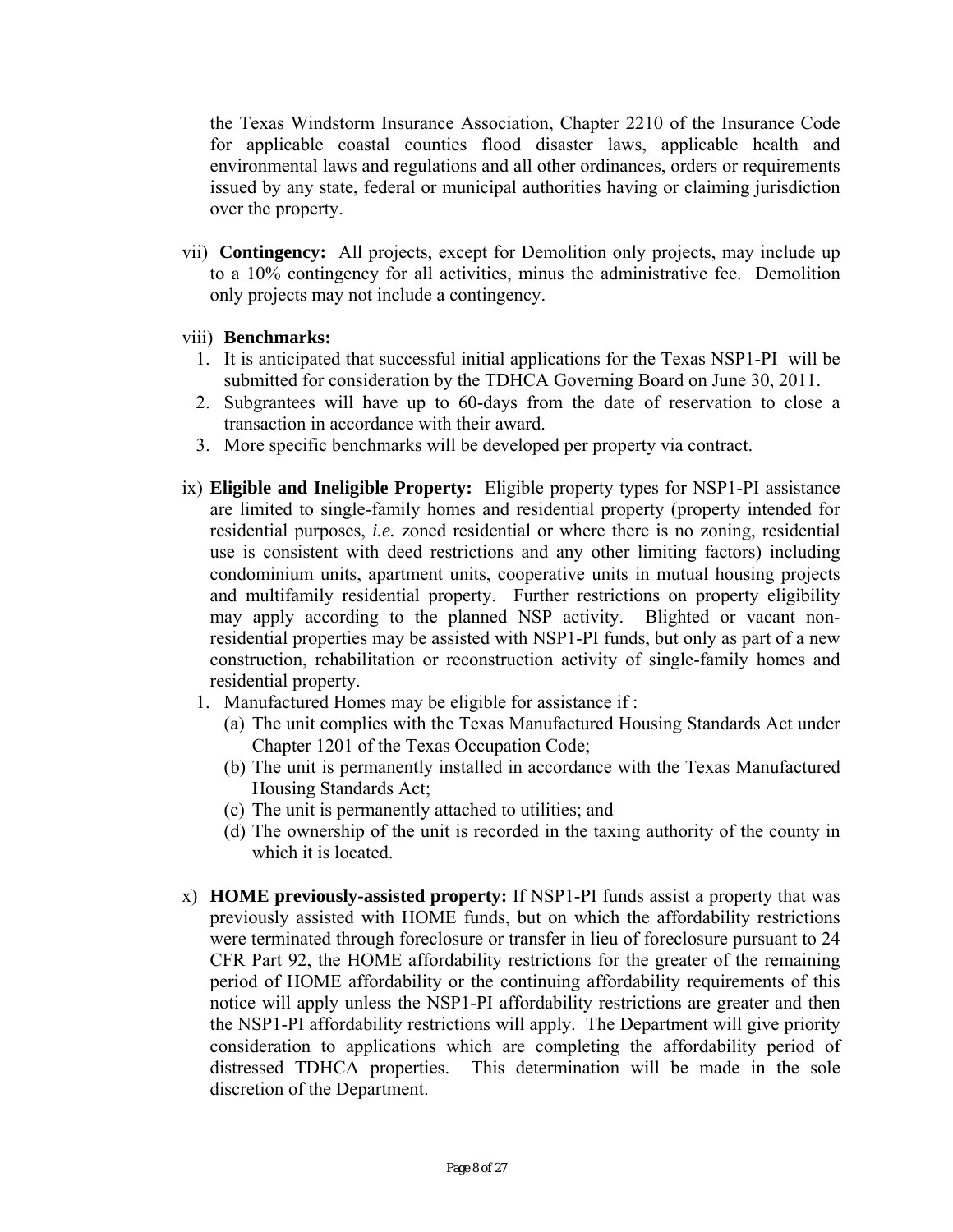- xi) **Energy Standards** Gut rehabilitation, reconstruction or new construction of residential buildings up to three stories must be designed to meet the standard for Energy Star Qualified New Homes. All gut rehabilitation, reconstruction or new construction of mid-or high-rise multifamily housing must be designed to meet American Society of Heating, Refrigerating, and Air-Conditioning Engineers (ASHRAE) Standard 90.1-2004, Appendix G plus 20 percent. Other rehabilitation must meet these standards to the extent applicable to the rehabilitation work undertaken. All projects must purchase Energy Star products and appliances. Water efficient toilets, showers, and faucets, such as those with the WaterSense label, must be installed.
- xii)**Compliance and Monitoring** All properties will be monitored using the procedures outlined in the Texas Administrative Code Chapter 60. All owners will be required to file reports with the Department as outlined in Chapter 60. Rental properties will be required to pay an annual fee for the monitoring and compliance fees established by the Department from time to time, as assessed.
- xiii) **Market Study** All applicants will be required to demonstrate how the type of housing proposed is financially feasible in the target area.
- xiv) **Target Score** All NSP1-PI assisted properties must be located in a census tract with a score of 14 or greater. The score determination is made concurrent with the reservation of funds for a specific property. The HUD data and mapping tool may be found on the HUD website, here: http://www.huduser.org/nspgis/nsp.html An exception to the target score requirement, in the sole determination of the Department, may be made for properties that were obligated under the NSP1 NOFA.

#### b) **Financing Mechanisms**

*Activity Type: NSP Eligible Use (A) Establish finance mechanisms for purchase and redevelopment of foreclosed upon homes and residential properties. CDBG Eligible Activities: 24 CFR §570.206 Activity delivery costs; Also, the eligible activities listed here to the extent financing mechanisms are used to carry them out: 24 CFR §570.201 (a) Acquisition, (b) Disposition, (n) Homeownership Assistance; 24 CFR §570.202 Rehabilitation.* 

TDHCA will make permanent mortgage financing and homebuyer assistance available to low, moderate, and middle income households purchasing foreclosed homes. Qualifying households will work with subgrantee entities to identify appropriate properties and complete eligibility requirements. Subgrantes may offer financing for properties they have rehabilitated or constructed with Texas NSP1-PI funds, or for properties that homebuyers locate.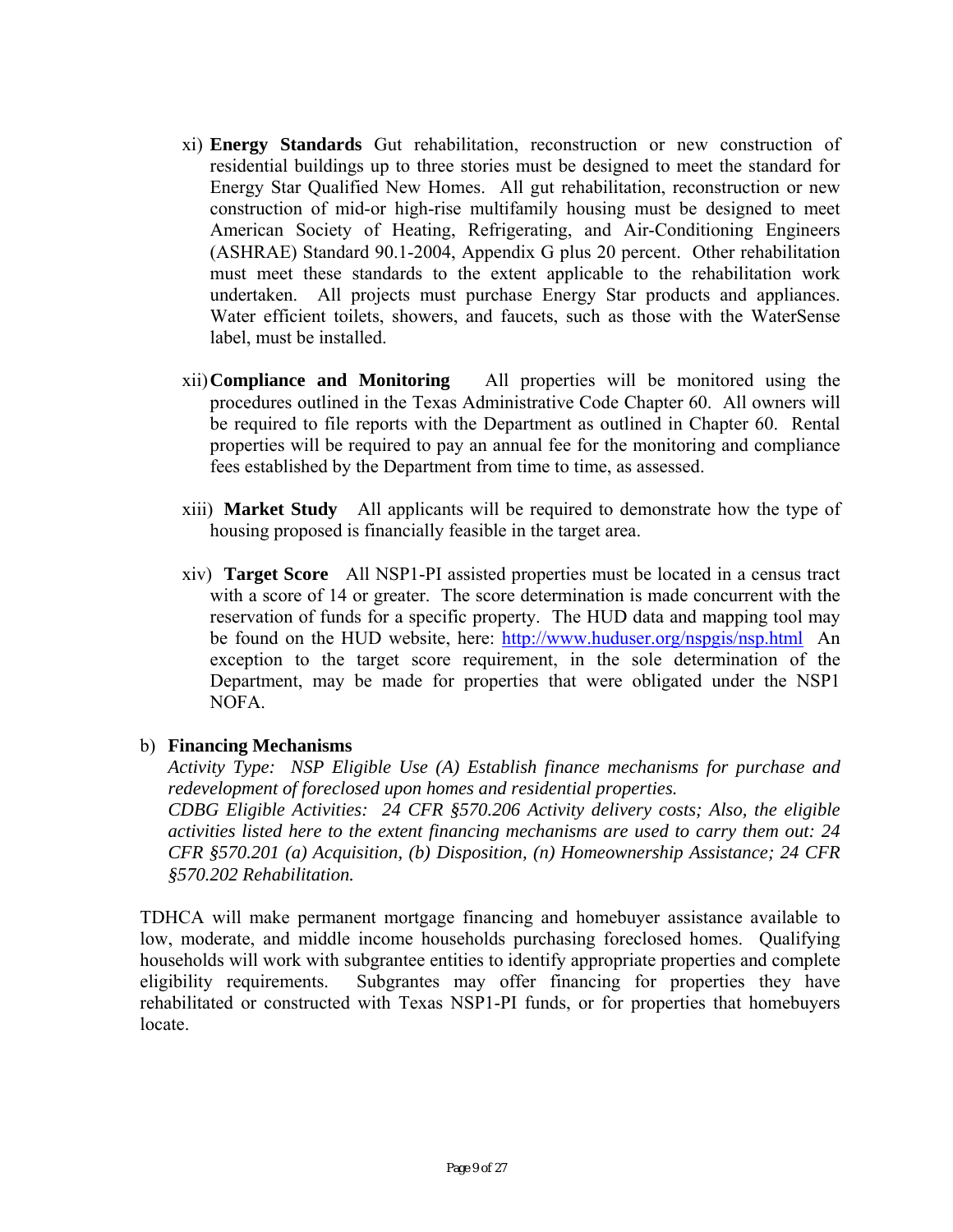This activity will provide affordable ownership and rental opportunities by providing financing mechanisms to a subgrantee or individual homebuyer to purchase or facilitate the purchase of foreclosed homes or residential property.

## i) **Permanent Ownership Financing for Low-Income Households**

- repayment will be as set forth in loan documents executed at loan closing. 1. Qualified Households earning 50% or less AMFI based on household size may obtain Mortgage Financing from TDHCA to purchase a foreclosed single-family home or residential property. Mortgage loans will be fully-amortized over 30 years with a zero percent (0%) interest rate. Fully amortizing scheduled Closing costs may be financed, up to  $100\%$  of the combined loan to value. Qualified households may combine NSP1-PI permanent financing with homebuyer assistance from NSP1, NSP-R, NSP1-PI or other sources.
- 2. A minimum investment of no less than \$500 will be required from all homebuyers receiving financing assistance through the Texas NSP1-PI. Qualified households participating in an approved self-help housing program may be allowed to substitute "sweat equity" for the investment requirement.
- 3. All homebuyers accessing NSP1-PI permanent financing will be required to meet Texas NSP Homebuyer Financing Guidelines.
- 4. All properties assisted with NSP1-PI funds must meet Uniform Physical Condition Standards.

## ii) **Down payment Assistance for Low , Moderate and Middle Income Households**

- 1. Households with income levels less than 120% of the AMFI based on household size will be eligible to access Texas NSP1-PI funds for down payment assistance, reasonable closing costs, principal reductions, and gap financing.
- 2. Assistance of up to \$30,000 will be available to assist in qualifying for private mortgage financing. Homebuyer Assistance will be in the form of a  $2<sup>nd</sup>$  or  $3<sup>rd</sup>$ position lien, zero percent (0%) interest, deferred-payment forgivable loan, with the principal reducing every year that the homebuyers' occupy the home. A minimum investment of no less than \$500 will be required from all homebuyers receiving permanent financing assistance through the Texas NSP1-PI. Qualified households participating in an approved self-help housing program may be allowed to substitute "sweat equity" for the down payment requirement.
- 3. The full amount of an NSP1-PI Land Bank loan maybe provided to an eligible homebuyer as Homebuyer Assistance, under the same terms and conditions as described above. The amount of Homebuyer Assistance will be the lesser of the Land Bank loan on the property or \$30,000.
- 4. All properties assisted with NSP1-PI funds must meet Uniform Physical Condition Standards.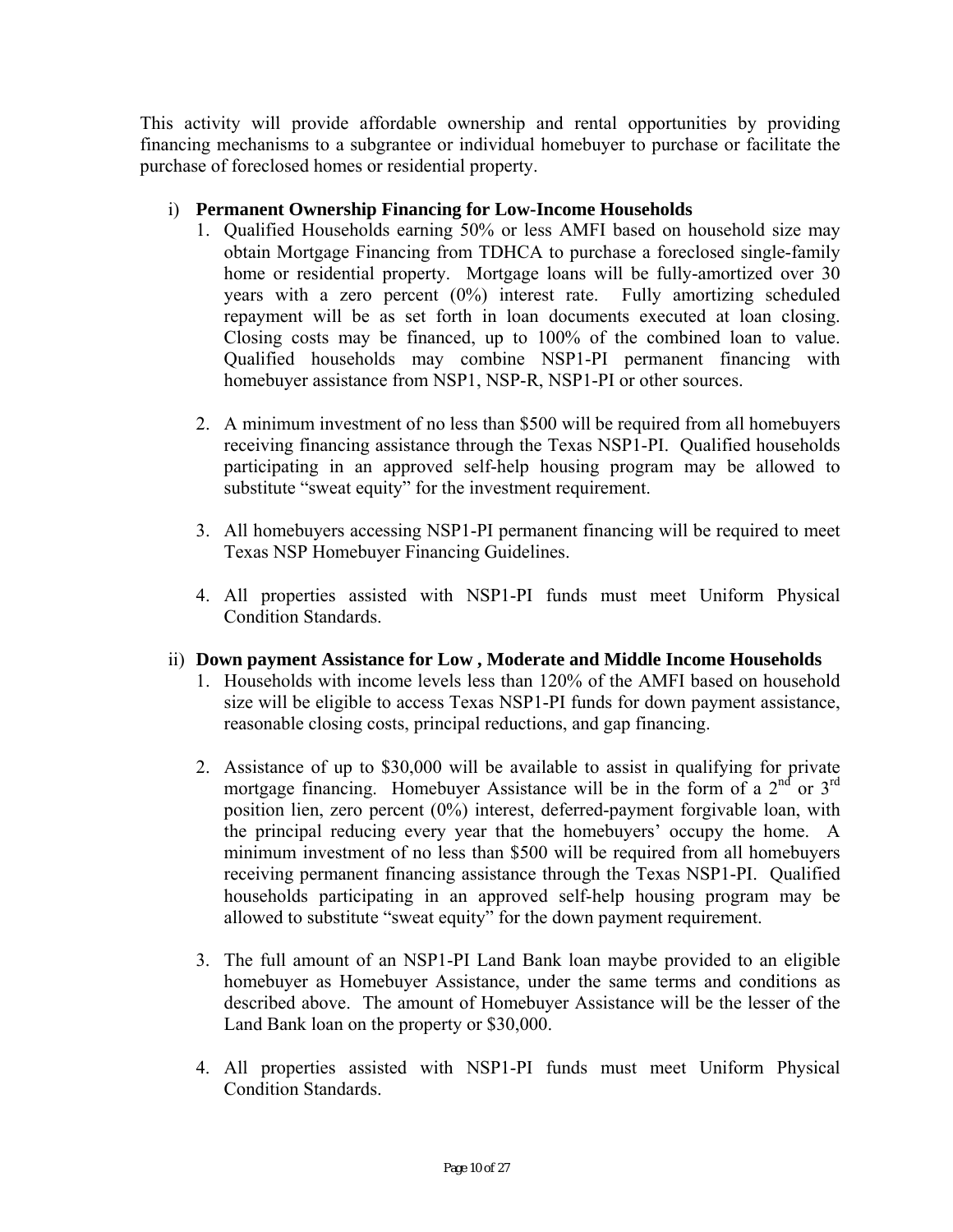iii) **Affordability Period**: The Texas NSP1-PI has adopted the federal program standards for continued affordability at 24 CFR 92.254, as a minimum. The ability of TDHCA to enforce this requirement for the full affordability period will be secured with a recapture provision in the loan documents in form and substance satisfactory to TDHCA and its counsel.

| <b>Homeownership Assistance</b><br><b>Amount Per-Unit</b> | Minimum Period of<br><b>Affordability in Years</b> |
|-----------------------------------------------------------|----------------------------------------------------|
| Under \$15,000                                            |                                                    |
| Over \$15,000                                             | 10                                                 |

**Affordability Periods for Texas NSP1-PI Homebuyer Assistance** 

- iv) **Repayment:** The NSP1-PI homebuyer assistance and permanent financing loans are to be repaid if any of the following occurs before the end of the loan term: resale of the property; refinance of the first lien; repayment of first lien or if the unit ceases to be the assisted household's principal residence. The amount of recapture will be based upon the recapture provision at 24 CFR  $\S 92.254(a)(5)(ii)$ . Recapture of the amount of the NSP investment is reduced on a *pro rata* share based on the time the homeowner has owned and occupied the unit measured against the required affordability period. The recapture amount is subject to available shared net proceeds in the event of sale or foreclosure of the housing unit.
- v) **Restrictions:** The following loan requirements are imposed for all households receiving NSP1-PI financing:
	- 1. No adjustable rate mortgage loans (ARMs) or interest rate buy-down loans are allowed;
	- 2. All sources of financing may not exceed 100% combined loan to value;
	- 3. No subprime Mortgage Loans are allowed;
	- 4. Lenders must require the escrow of taxes and homeowners insurance;
	- 5. An origination fee and any other fees associated with the mortgage loan may not exceed \$2,500.00; and,
	- 6. The debt to income ratio (back-end ratio), as defined in Fannie/Freddie conventional loan underwriting guidelines, may not exceed 45%.
	- 7. Subgrantees must ensure that each NSP1-PI assisted homebuyer who receives conventional financing from a third party obtains a mortgage loan from a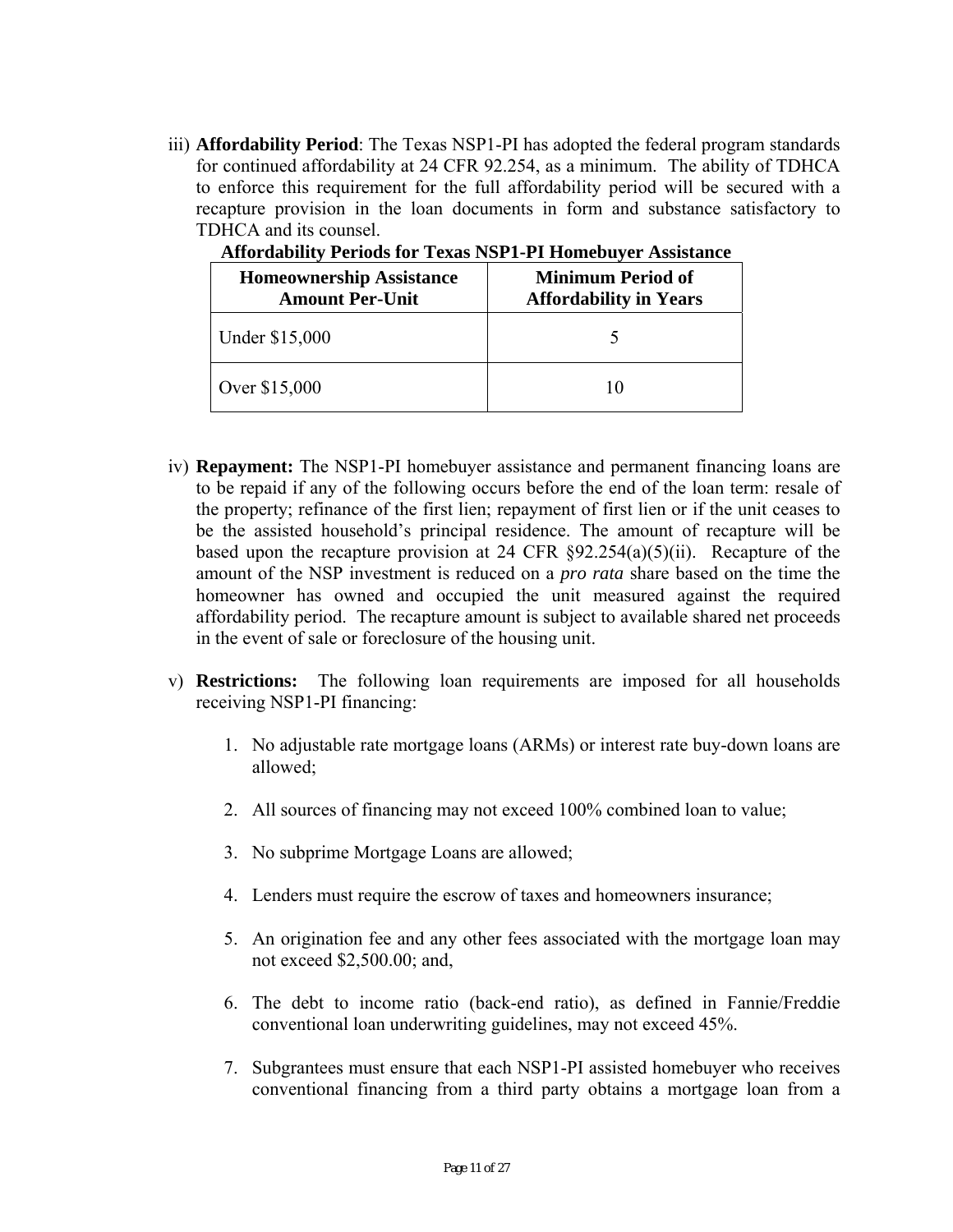lender who agrees to comply with the bank regulators' guidance for nontraditional mortgages (see, Statement on subprime Mortgage Lending issued by the Office of the Comptroller of the Currency, Board of Governors of the Federal Reserve System, Federal Deposit Insurance Corporation, Department of the Treasury, and National Credit Union Administration). NSP-assisted homebuyers may not receive subprime mortgage loans. Compliance must be documented in the records maintained for each homebuyer.

- 8. Properties purchased with NSP1-PI assistance must be the household's primary residence within 30 days of closing the mortgage loan.
- 9. The Texas NSP will follow the Single Family Mortgage limits set under the February 2008 edition of Section 203(b) of the National Housing Act. Eligible entities may, with written approval of the Department, utilize as a mortgage limit the most recent 95% of Actual Median Sales for each county as promulgated by HUD. The current limit may be found on the HUD website,

price.cfm http://www.hud.gov/offices/cpd/affordablehousing/programs/home/limits/max

- 10. NSP1-PI Homebuyer Financing is not available for investor purchases. The property financed must be the household's primary home.
- 11. The Texas Neighborhood Stabilization Program Homebuyer Financing Guidelines will apply for all NSP1-PI homebuyer transactions.
- vi) **Homebuyer Counseling:** All NSP1-PI-assisted homebuyers will be required to provide evidence of completion of at least 8 hours of homebuyer counseling from a HUD-approved housing counseling agency before obtaining a mortgage loan. Evidence must include documentation describing the level of homebuyer counseling, including post purchase counseling.

#### vii**) Rental (Single-family and Multifamily) Residential Property Financing:**

- 1. The acquisition of foreclosed, abandoned, or vacant properties by developers to create affordable rental opportunities may be funded through a permanent loan with the Department. Financing terms will be dependent on the level of affordability provided.
	- (a) Single family homes leased to households at or below 50% of AMFI will be eligible for financing through a loan at zero (0%) interest, fully amortized over 30 years through the Department, for eligible units.
	- (b) Single family homes leased to households at or below 30% of the Area Median Family Income will be eligible for zero percent (0%) interest, deferred forgivable financing of no more than \$30,000 per unit. Any remaining amount over \$30,000 per unit may be financed with a loan at zero percent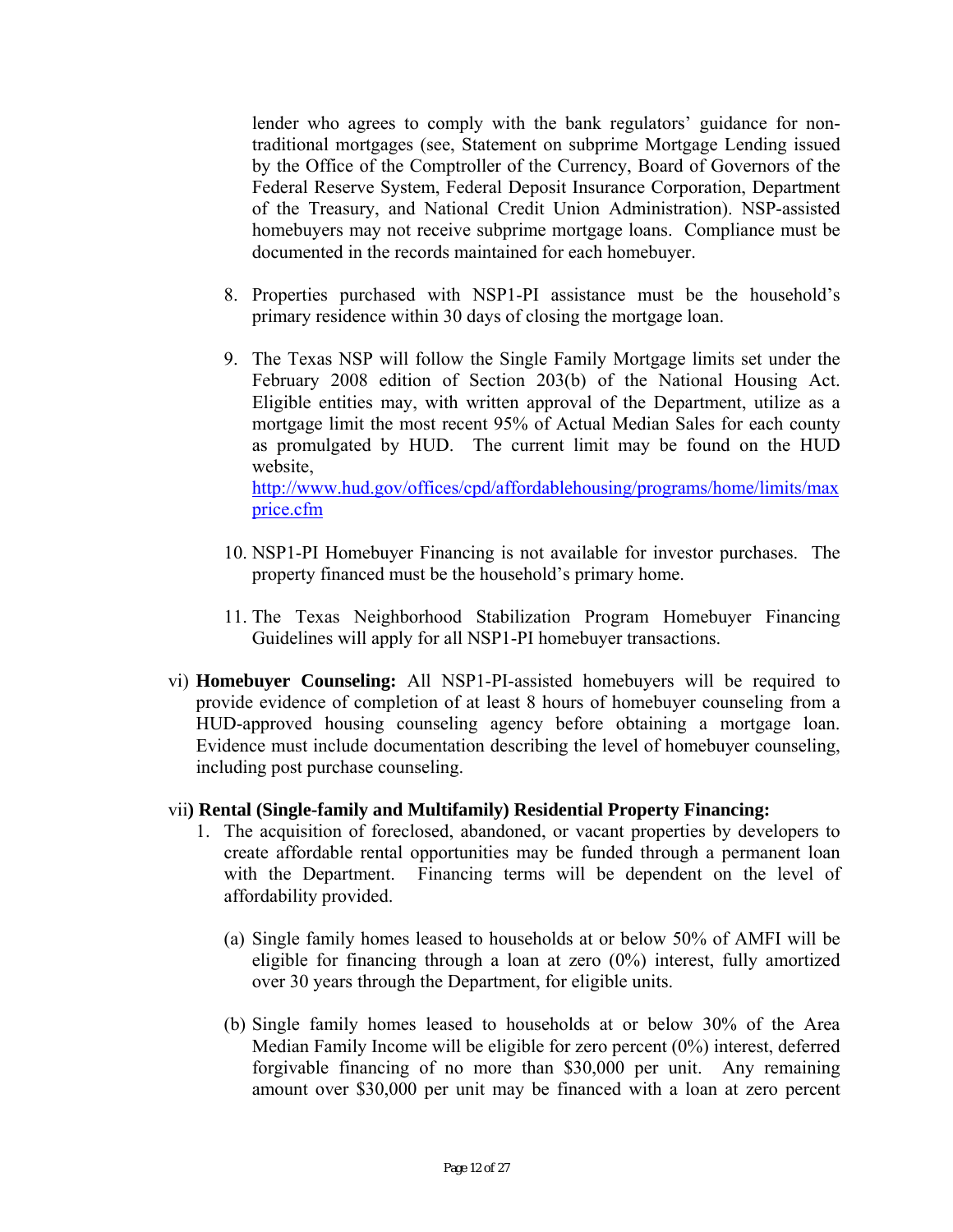(0%) interest, fully amortized over 30 years. The principal balance of the subordinate notes will be reduced proportionately every year that the home is occupied by an eligible household.

- (c) Multifamily units leased to households at or below 50% of AMFI will be eligible for financing, for a 30-year amortizing for 30 years loan, at an interest rate ranging from (0%) interest to (5% interest) to be determined by the Director of Real Estate Analysis.
- (d) Units leased to households at or below 30% of the AMFI in multi-family properties will be eligible for loan at zero (0%) interest, fully amortized over 30 years deferred-payment forgivable loan, through the Department, with the principal reducing every year that the unit is occupied by an eligible household. No more than fifty percent (50%) of the NSP1-PI permanently financed units in a project may receive deferred-forgivable financing.
- (e) At least 20% of the units in an assisted multi-family development must be leased to households at or below 120% of the AMFI in order for any units to eligible for NSP1-PI permanent financing, regardless of affordability. Units leased to households over 50% of the AMFI are not eligible for permanent NSP financing.
- 2. Eligible property types are limited to single-family homes and residential property including condominium units, cooperative units in mutual housing projects and multifamily residential property.
- 3. For multi-family properties the maximum per-unit subsidy amount and subsidy layering allowable under the HOME Program using Section 221(d)3 limits as defined as 24 CFR §92.250 will apply. The TDHCA underwriting guidelines in 10 TAC §1.32 will be used, which set as a feasibility criterion a 1.15 debt coverage ratio minimum .
- 4. Properties will be restricted under a Land Use Restriction Agreement ("LURA"), or other such instrument as determined by the Department for these terms. Among other restrictions, the LURA may require the owner of the property to continue to accept subsidies which may be offered by the federal government, prohibit the owner from exercising an option to prepay a federally insured loan, prohibit the discrimination of renters using Section 8 Housing Choice Vouchers or any other comparable voucher program, impose tenant income-based occupancy and rental restrictions, or impose any of these and other restrictions as deemed necessary at the sole discretion of the Department in order to preserve the property as affordable housing on a case-by-case basis.
- 5. Minimum affordability period requirements will apply to all assisted units. The affordability period for NSP1-PI permanently financed affordable units will be a minimum of 30 years for both single and multi-family units.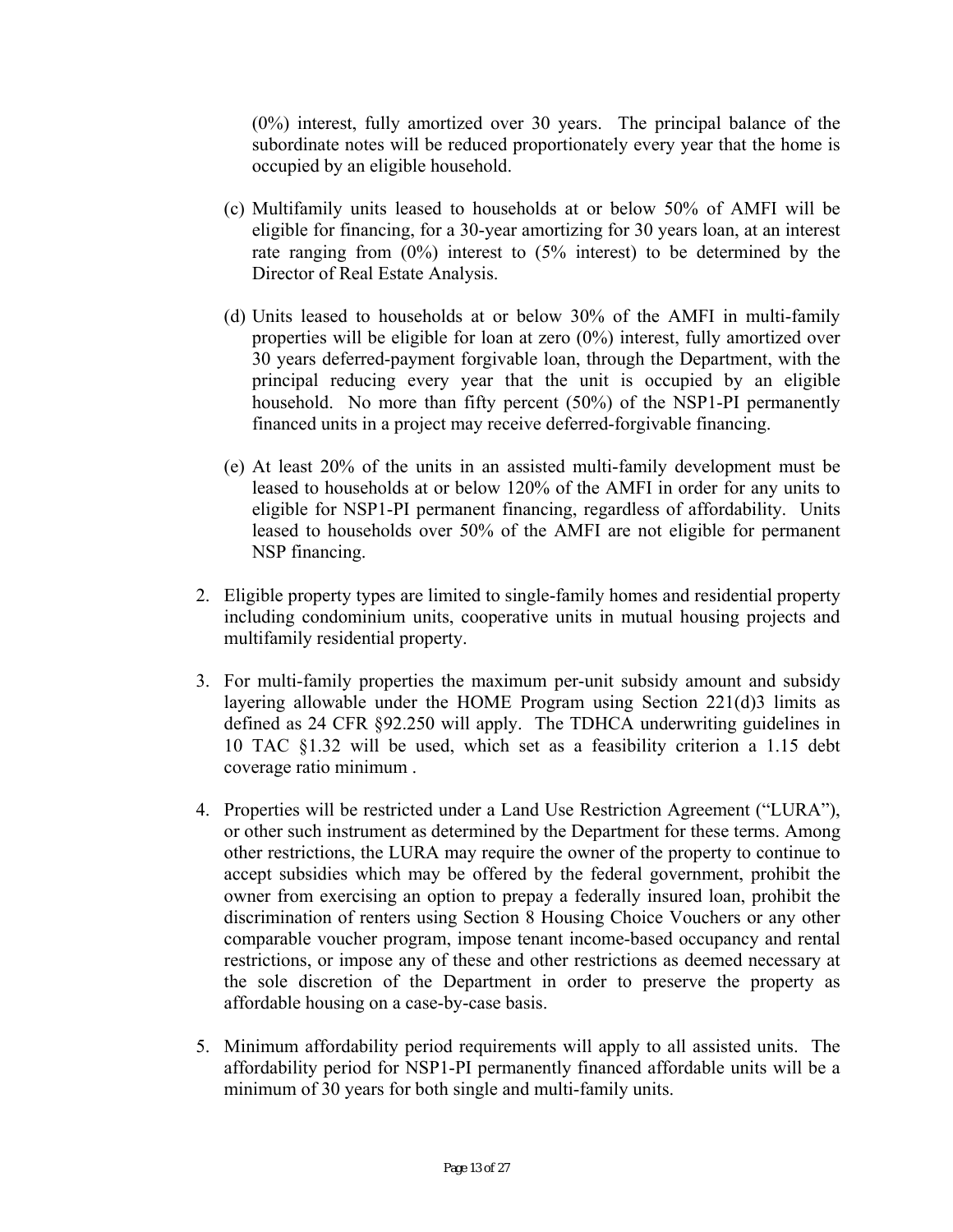| <b>Rental Housing Activity</b>                                                   | <b>Minimum Period of</b><br><b>Affordability in Years</b> |
|----------------------------------------------------------------------------------|-----------------------------------------------------------|
| Rehabilitation or acquisition of<br>existing housing per unit: Under<br>\$15,000 | 5                                                         |
| \$15,000 to \$40,000                                                             | 10                                                        |
| Over \$40,000                                                                    | 15                                                        |
| New construction or acquisition of<br>newly constructed housing                  | 20                                                        |
| Units with NSP Permanent financing                                               | 30                                                        |

**Affordability Periods for Texas NSP1-PI Rental properties** 

viii) Activity Delivery Cost Limits: Activity Delivery costs for all financing mechanisms will be limited to 10% of the NSP non-administrative costs per housing unit or property.

### **c) Purchase and Rehabilitation of Abandoned or Foreclosed Properties –**

*Activity Type: NSP Eligible Use (B) Purchase and rehabilitate homes and residential properties that have been abandoned or foreclosed upon, in order to sell, rent or redevelop such homes and properties.* 

*CDBG Eligible Activities: 24 CFR §570.201(a) Acquisition, (b) Disposition; 24 CFR §570.202 Rehabilitation.* 

- i) The acquisition and rehabilitation of foreclosed and abandoned single-family and multifamily residential properties by subgrantees will be funded through a loan with the Department. Initial awardees must sell or lease properties to eligible Low, Moderate, and Middle Income households within six (6) months of completion of rehabilitation or November 30, 2013, whichever is sooner.
- ii) A home or residential must meet the HUD definition of foreclosed.
- iii) The purchase and rehabilitation of abandoned property may be funded if either 1) mortgage, tribal leasehold, or tax payments are at least 90 days delinquent, or b) a code enforcement inspection has determined that the property is not habitable and the owner has taken no corrective action within 90 days of notification of the deficiencies, or c) the property is subject to a court-ordered receivership or nuisance abatement related to abandonment pursuant to local law.
- iv) Homes must be re-sold to eligible households at a price no higher than the cost to acquire and rehabilitate the property.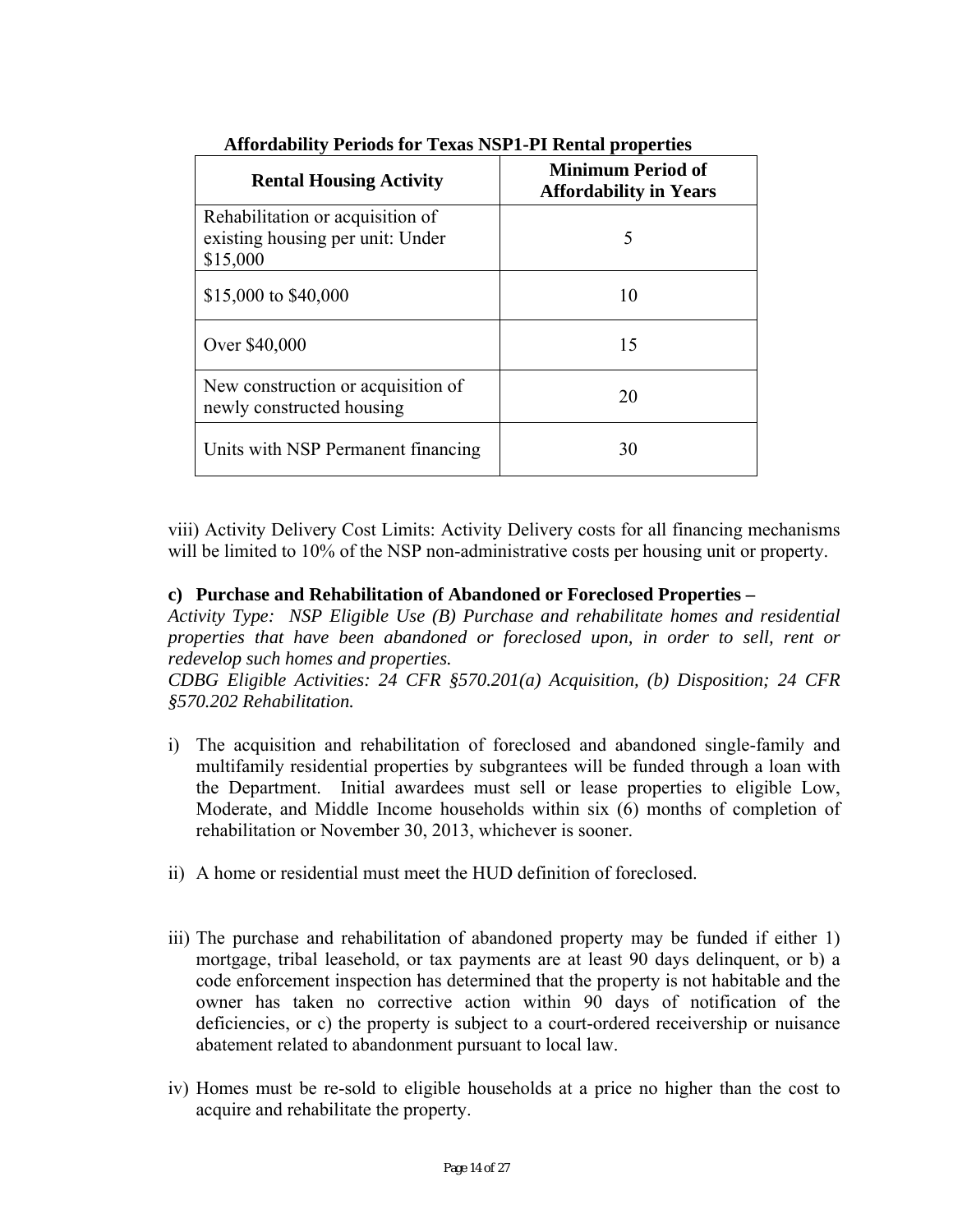- v) Rehabilitated residential property must result in permanent housing.
- vi) Rehabilitation includes activities and related costs as described in 24 CFR *§*570.202(b), but limited to the improvement or modification of an existing residential property through an alteration, addition, or enhancement including the demolition of an existing residential property and the reconstruction (rebuilding of a structure on the same site in substantially the same manner) of residential property.
- vii)Abandoned and foreclosed properties that have been purchased and rehabilitated, or reconstructed under this activity may be eligible for financing under the same terms and conditions described under Use A—Financing Mechanisms.
- viii) Activity Delivery Cost Limits: Activity Delivery costs for acquisition-only activities will be limited to 15% of the NSP non-administrative costs per housing unit or property. Purchase and Rehabilitation and Rehabilitation only projects will be limited to 20% of the NSP non-administrative costs per housing unit or property.

### d) **Land Bank**

*Activity Type: NSP Eligible Use (C) Establish land banks for home and residential properties that have been foreclosed upon. CDBG Eligible Activities: 24 CFR §570.201 (a) Acquisition and (b) Disposition* 

- i) A land bank may be established by subrecipients to assemble, manage temporarily, and dispose of properties for the purpose of stabilizing neighborhoods and encouraging reuse or redevelopment of the properties. Developers may not establish land banks.
- ii) Subrecipients will be required to submit a Land Bank Plan, describing project milestones, future redevelopment plans and potential fund sources. Financing of Land Bank properties will be available in the form of a ten (10) year, deferred payable loan. Release of the Land Bank lien will be conditioned on repayment of the loan and occupation of the property by an NSP1-PI eligible household.
- iii) The full amount of the NSP1-PI Land Bank loan may be provided to an eligible homebuyer as NSP1-PI Homebuyer Assistance, up to the programmatic maximum of \$30,000. All conditions for Homebuyer Assistance in the section above will apply.
- iv) Properties held in a Land Bank with NSP1-PI financing are not eligible for interim rental use.
- v) An approved Land Bank Plan will be required prior to closing of any NSP1-PI Land Bank loan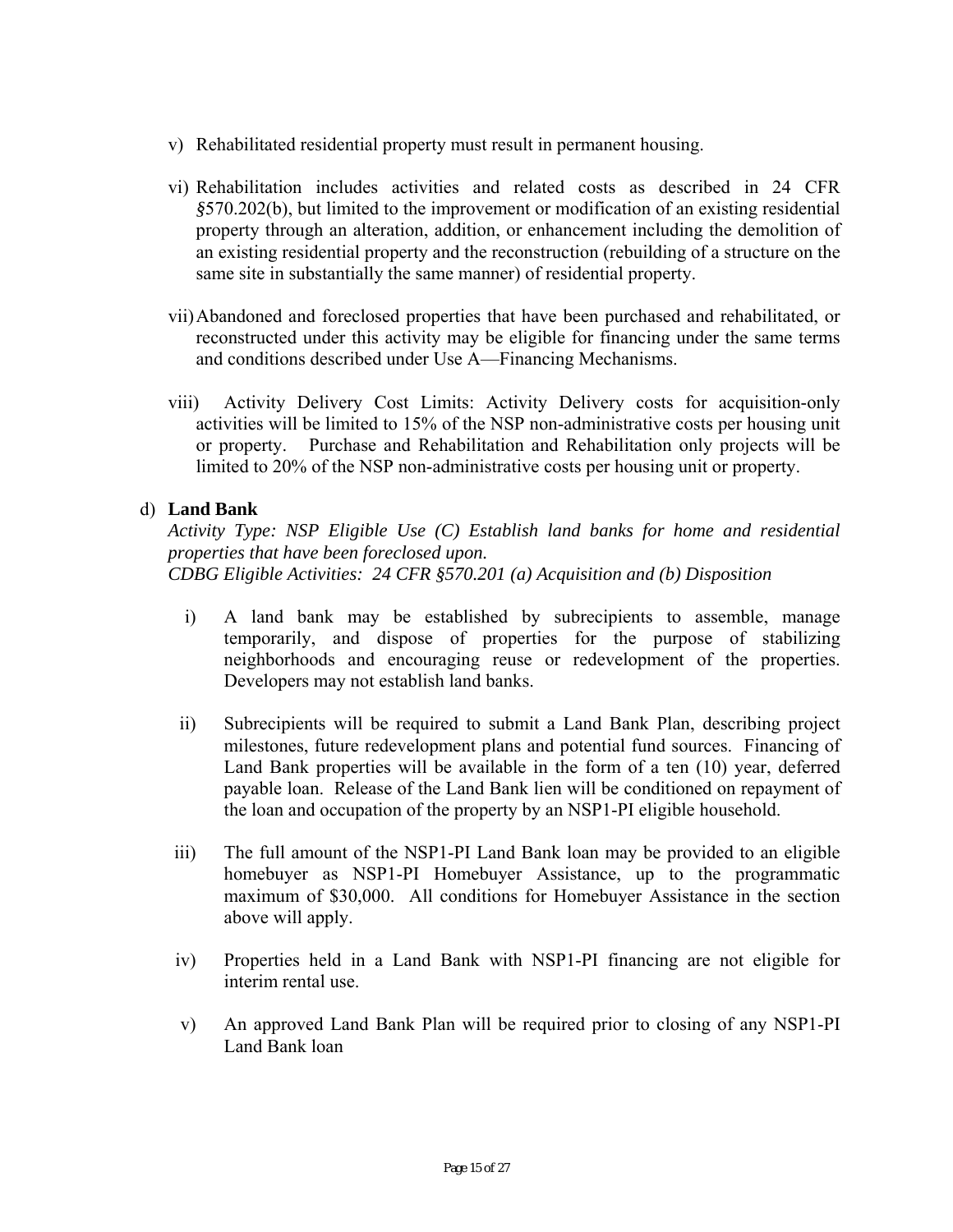- vi) Subrecipients are limited to the types of properties that may be acquired using land bank funding in the following manner:
	- 1. Properties must be located within an eligible census tract in which 51% or more of the households are at AMFI of 120% or less;
	- 2. Acquired properties must meet the HUD definition of foreclosed;
	- 3. Properties to be acquired must be located within a defined service area, as described by the Applicant according to the requirements in the Texas NSP Application; and
	- 4. NSP1-PI Land Bank properties may be held for no more than 10-years without obligating the property to a specific, eligible redevelopment in accordance with NSP1-PI requirements.
- vii) Land bank funding may only be used to acquire and dispose of eligible properties. NSP1-PI funds may also be used for basic, reasonable maintenance intended to stabilize the property and for the temporary management of the property which includes maintenance, assembly facilitating the redevelopment of and marketing of land banked properties. If the land bank is a governmental entity, it may also maintain foreclosed property that it does not own provided that it charges the owner of the property the full cost of the service or places a lien on the property for the full cost of the service.
- viii) Administrative cost reimbursement for land bank activities will be limited to the period of the NSP1-PI contract, and in no case extend beyond the termination date of the HUD NSP1 Agreement. Subrecipients will be required to provide evidence of capacity to fund administrative activities for the Land Bank in subsequent years of the contract.
- ix) Activity Delivery Cost Limits: Activity Delivery costs for Land Bank will be limited to 20% of the NSP non-administrative costs per housing unit or property. At the discretion of the Department, activity delivery costs exceeding per unit limits may be spread among the portfolio of properties as long as the activity delivery costs do not exceed the respective percentages for the Eligible Use Budget line items.

## e) **Clearance (Removal of Blight or Demolition)**

*Activity Type: NSP Eligible Use (D) Demolish Blighted Structures CDBG Eligible Activity: 24 CFR 570.201(d) Clearance of blighted structures only.* 

- i) Units of Local government and Housing Finance Corporations may use this activity type under a subrecipient contract. Developers and nonprofits may not use this activity type.
- ii) Clearance is intended to address areas of greatest need, where subrecipients can prove that blighted structures are affecting property values in the area and pose a threat to human health, safety, and public welfare. Local definition of blight may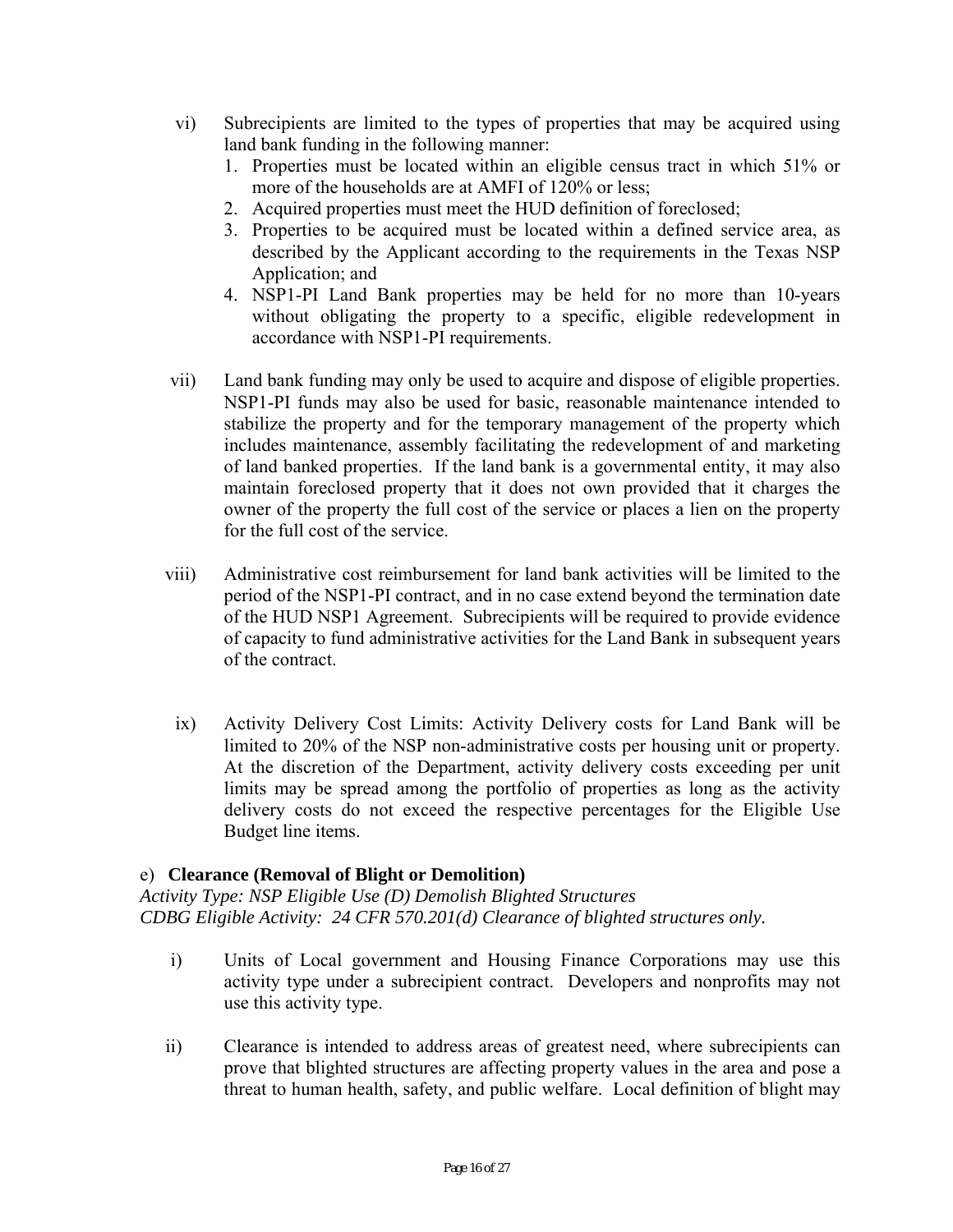be applied, with the exception of a finding of "moral blight". Funds to complete demolition activities not associated with acquisition, rehabilitation, or redevelopment will be provided as a grant.

- iii) This activity cannot be utilized to meet the federal low income target requirement for 50% AMFI, but may be used in conjunction with other eligible activities.
- iv) Blighted structures to be removed should be located in eligible census tracts, in which 51% or more of the households are at or below 120% of the AMFI.
- v) Subrecipients may use NSP1-PI demolition funds to remove blighted structures on properties they do not own, provided they are granted authority under law.
- vi) If the subrecipient will record a lien on the property after demolition in accordance with local ordinance or custom, program income created by the lien must be returned to TDHCA upon receipt. TDHCA may requires specific language to included in demolition liens, providing for return of program income, or the subrecipient may be subject to a deferred, payable, unsecured note at zero percent (0%) interest, equal to the amount of the demolition costs.
- vii) Activity Delivery Costs: Activity delivery costs directly associated with the activity of clearance are limited to 5% of the hard costs required to carry out the activity. At the discretion of the Department, activity delivery costs exceeding per unit limits may be spread among the portfolio of properties as long as the activity delivery costs do not exceed the respective percentages for the Eligible Use Budget line items.

#### f) **Redevelopment**

 *Relocation, (n) Homeownership Assistance (restricted) Activity Type: NSP eligible use (E) Redevelop Demolished or Vacant Properties CDBG Eligible Activities: 24 CFR §570.201(a) Acquisition, (b) Disposition, (i)* 

- i) Redevelopment of demolished or vacant properties will address areas of greatest need throughout the state, where vacant properties are contributing to declining land values. Eligible redevelopment activities include acquisition, rehabilitation and new construction of housing for eligible ownership or rental use as permanent housing.
- ii) Subgrantee financing for acquisition and redevelopment activities will be made available in the form of a deferred-payable zero-interest loan. The loan will be due three years from the contract start date. All or a portion of the subgrantee loan may be converted to financing for eligible households under the same terms and conditions as Use A –Financing Mechanisms, at or prior to the subgrantee loan date.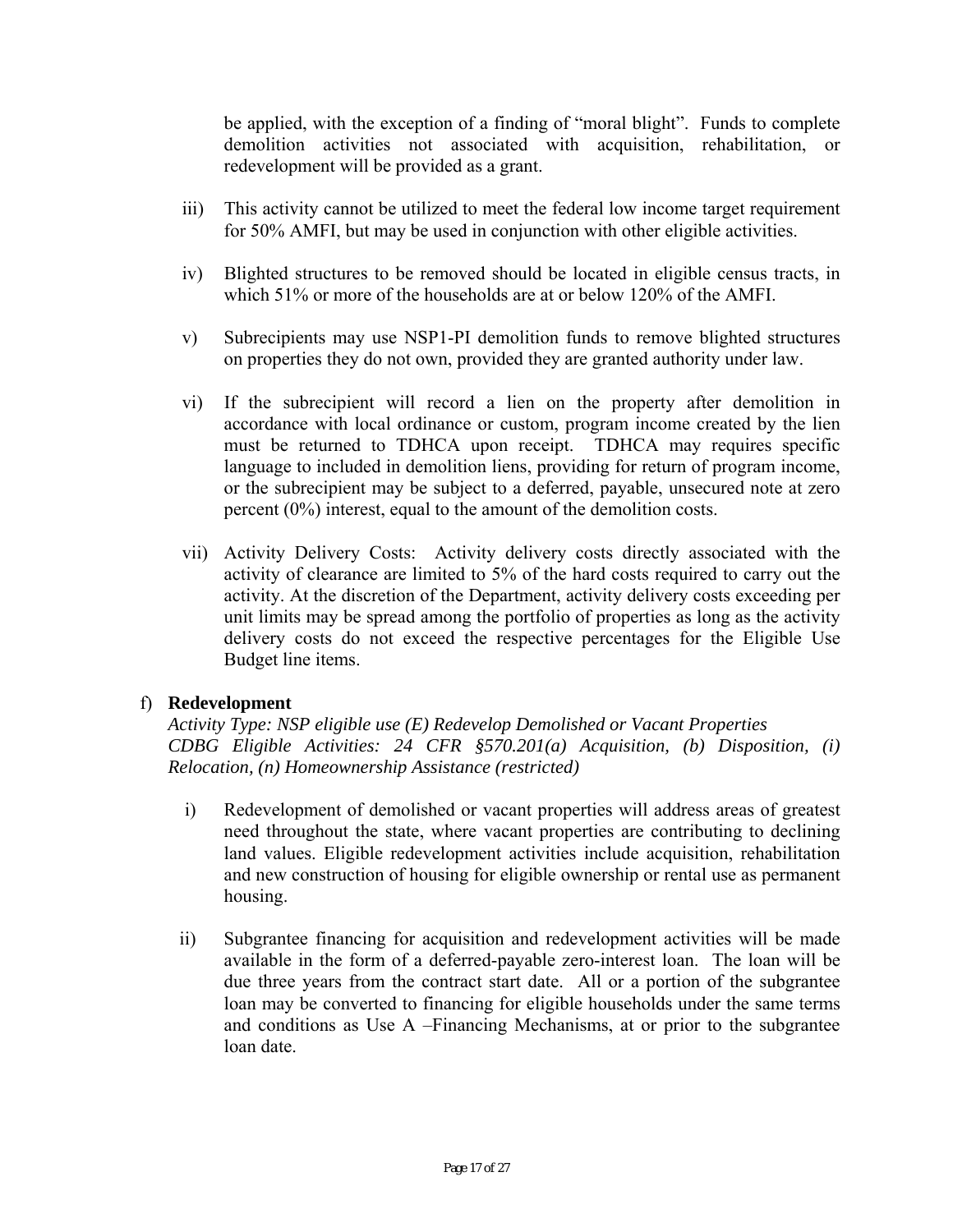- iii) Acquisition, rehabilitation and new construction of residential properties must result in permanent housing. Properties must be sold to eligible households at a price no higher than the cost to acquire and construct the home (some activity delivery costs associated with the sale of the property may be included).
- iv) Demolition as part of redevelopment is an eligible project expense, but it is limited to 10% of the NSP1-PI non-administrative costs. The requirements regarding demolition described herein will apply.
- v) "Vacant properties" includes both vacant land and properties with vacant structures on the land; however, vacant land must be infill properties or previously developed. "Greenfield" sites may not be acquired under Eligible Use (E).
- vi) Activity Delivery Cost Limits: Activity Delivery costs for Redevelopment will be limited to 20% of the NSP non-administrative costs per housing unit or property.

### **9) General Loan Requirements**

### a) **Multifamily Rental Development Loan Requirements.**

- i) Award amounts are limited to available funding as limited in the application process and respective applicant pool. The minimum loan may not be less than \$1,000 per NSP1-PI assisted unit. The Department's underwriting guidelines in 10 TAC §1.32 will be used, which set as a feasibility criterion a 1.15 debt coverage ratio minimum. Developments involving rehabilitation must establish that the rehabilitation will substantially improve the condition of the housing and the scope, specifications and costs must be outlined in a Property Condition Assessment pursuant to 10 TAC §1.36. When NSP1-PI funds are used for a rehabilitation development the entire property must be brought up to the applicable property standards, pursuant to 24 CFR §92.251(a) (1) and as outlined herein.
- ii) When the Department funds will be in a first lien position and funds are to be used for new construction, redevelopment and/or rehabilitation, assurance of completion of the development in the form of payment and performance bonds in the full amount of the construction contract is required. Such assurance of completion will run to the Department as obligee and must be documented prior to starting construction. The obligation must be from a surety acceptable to the Department in its sole and reasonable discretion.
- iii) NSP1-PI Multifamily properties will be underwritten using the current year Real Estate Analysis Rules, except that if the Rules and the Federal or Texas NSP guidelines conflict, the provisions described in the HUD notice or described herein will govern.
- iv) NSP1-PI funds may only be used for the operating reserve if a third-party lender requires that funds be allocated for operating reserves as a condition for approving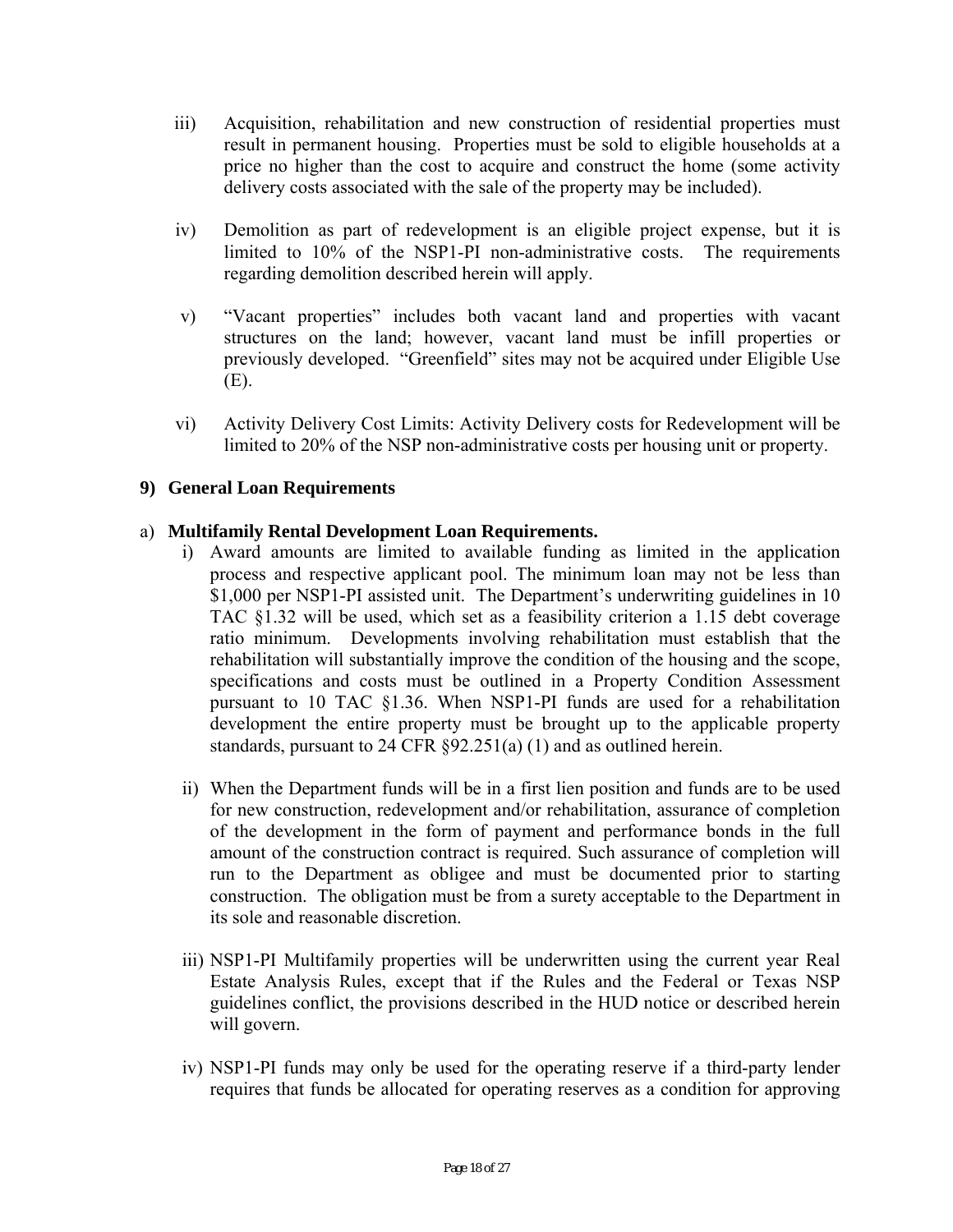their loan. The amount of operating reserves may exceed amounts provided for in TDHCA's Real Estate Analysis rules only with documentation acceptable to the Department of the third-party lender's reserve requirements. If no third-party lender requirement is imposed in the transaction, the Department may require the developer to defer a fee or a portion of the fee to make the deposits to operating reserves until the end of the contract period. The Developer may not use NSP funds to pay for an on-going subsidy (or any other on-going project based rental assistance). The Developer is required to establish a Reserve for Replacement consistent with 10 TAC 1.37.

v) The Texas NSP will adopt the federal program standards for continued affordability for rental housing at 24 CFR  $92.252(a)$ , (c), (d), (e) and (f), and  $92.254$ , however, multifamily housing units will also be required to adhere to a 30-year affordability period as defined in the Texas Government Code §2306.185, which outlines State of Texas long-term affordability requirements. Units targeting households earning 50% of AMFI must maintain income and rent restrictions for households at that level published by the Department. Units permanently financed with NSP1-PI funds will have a 30-year affordability period.

## c) **Documents Supporting Mortgage Loans**

- i) All mortgage Loans shall be evidenced by a mortgage or deed of trust note and by a mortgage that creates a lien payable to TDHCA on the housing development and on all real property that constitutes the site of or that relates to the housing development and such other documents as TDHCA may reasonably require. All documents must be in form and substance satisfactory to TDHCA and its counsel.
- ii) For each Loan made for the development of housing with funds provided under the NSP1-PI program, the Department shall be provided with a a mortgagee's title policy in the amount of the loan, with the exception of Homebuyer Assistance only loans. The Department may not designate a specific title insurance company to provide the mortgagee title policy or require the borrower to provide the policy from a specific title insurance company. The borrower shall select the title insurance company to close the loan and to provide the mortgagee title policy. The title policy may not reflect any liens, charges, encumbrances, or other matters excepted from coverage that are not acceptable to TDHCA in its sole and reasonable judgment.
- iii) A note or bond and a mortgage or deed of trust:
	- 1. must contain provisions satisfactory to the Department;
	- 2. must be in a form satisfactory to the Department; and
	- 3. may contain exculpatory provisions relieving the borrower or its principal from personal liability if the Department agrees.

#### d) **Documents Supporting Homebuyer Assistance and Rehabilitation Loans**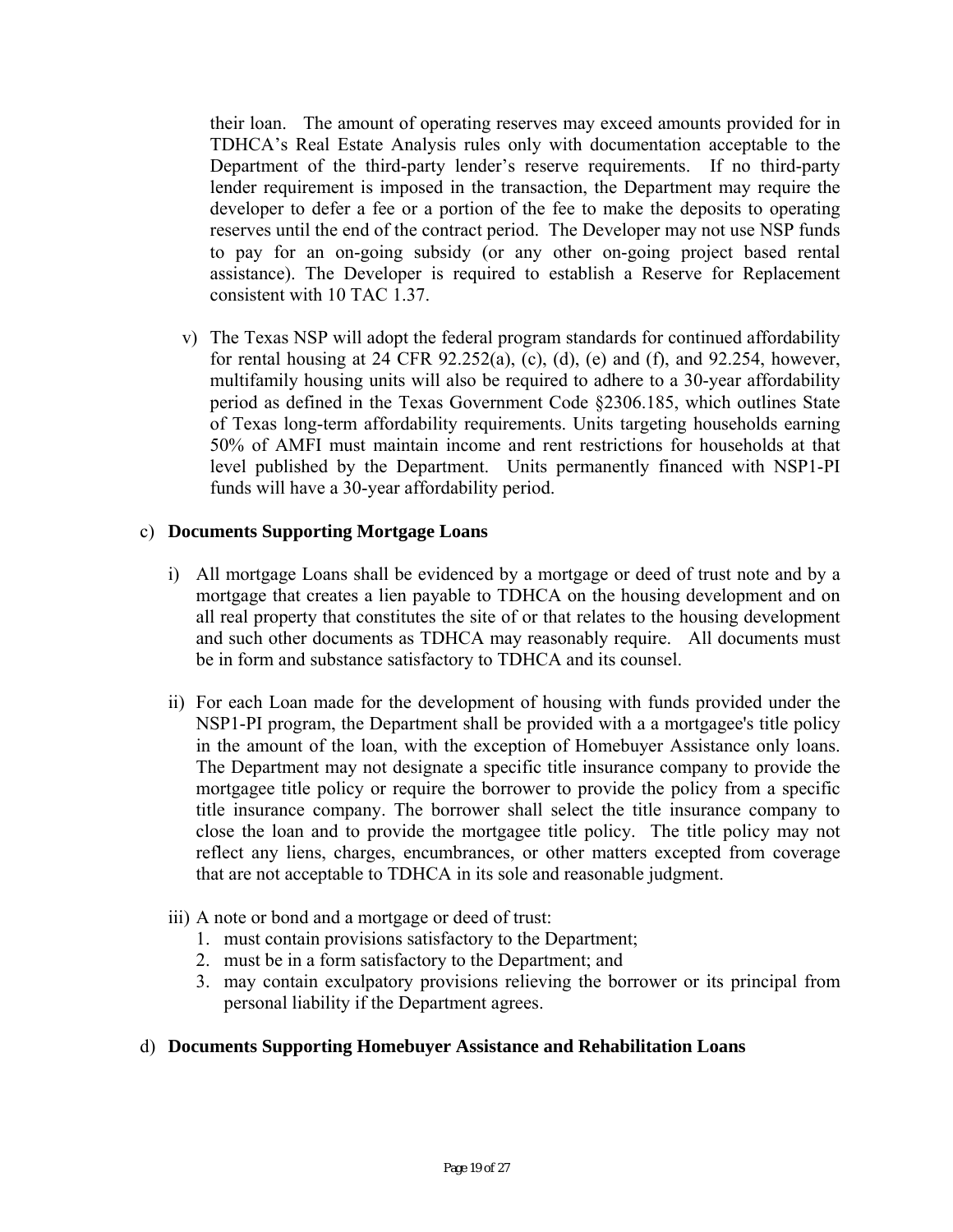- i) The Subgrantee must ensure that required documents as listed on NSP property Setup forms, underwriting guidelines, or program manuals are timely submitted to the Department, in order to request that Loan documents be prepared for the Household.
	- ii) Additional documentation may be requested in order to complete the appropriate underwriting review.
	- iii) The Subgrantee will be responsible for timely coordination of all parties in order to meet closing deadlines. Continued late submission of required documents or lack of response to Department requests may result in de-obligation of NSP1-PI funds and termination of the Contract.
	- iv) All NSP1-PI homebuyer financing will be secured with documents approved by the Department.

### **10) Site and Construction/Development Restrictions**

### a) **Single Family Housing**

- i) Pursuant to HERA, housing that is constructed or rehabilitated with NSP1-PI funds must meet all applicable local codes, rehabilitation standards, ordinances, and zoning ordinances at the time of project completion. In the absence of a local code for new construction or rehabilitation, the housing must meet the International Residential Code and the National Electrical Code, as applicable. In addition, housing that is rehabilitated with funds awarded under this NOFA must meet all applicable energy efficiency standards established by §2306.187 of the Texas Government Code, and energy standards as verified by RESCHECK.
- ii) If a Texas NSP1-PI assisted single-family or duplex is newly constructed and reconstructed, the applicant must also ensure compliance with the universal design features in new construction, established by §2306.514 of the Texas Government Code, and as implemented by TDHCA.
- iii) All NSP1-PI assisted properties must meet all applicable State and local housing quality standards and code requirements, which at a minimum must address Universal Physical Condition Standards (UPCS) or the housing quality standards (HQS) in 24 CFR §982.40, but only if HQS is required for another funding source. If there are no such standards or code requirements, the housing must meet Universal Physical Condition Standards, unless HQS is required for another fund source. When NSP1-PI funds are used for rehabilitation the entire unit must be brought up to the applicable property standards, pursuant to 24 CFR §92.251(a)(1).
- iv) All NSP1-PI assisted ownership units must pass inspection by a licensed Texas Real Estate Commission inspector prior to occupation.

#### b) **Multifamily Rental Housing**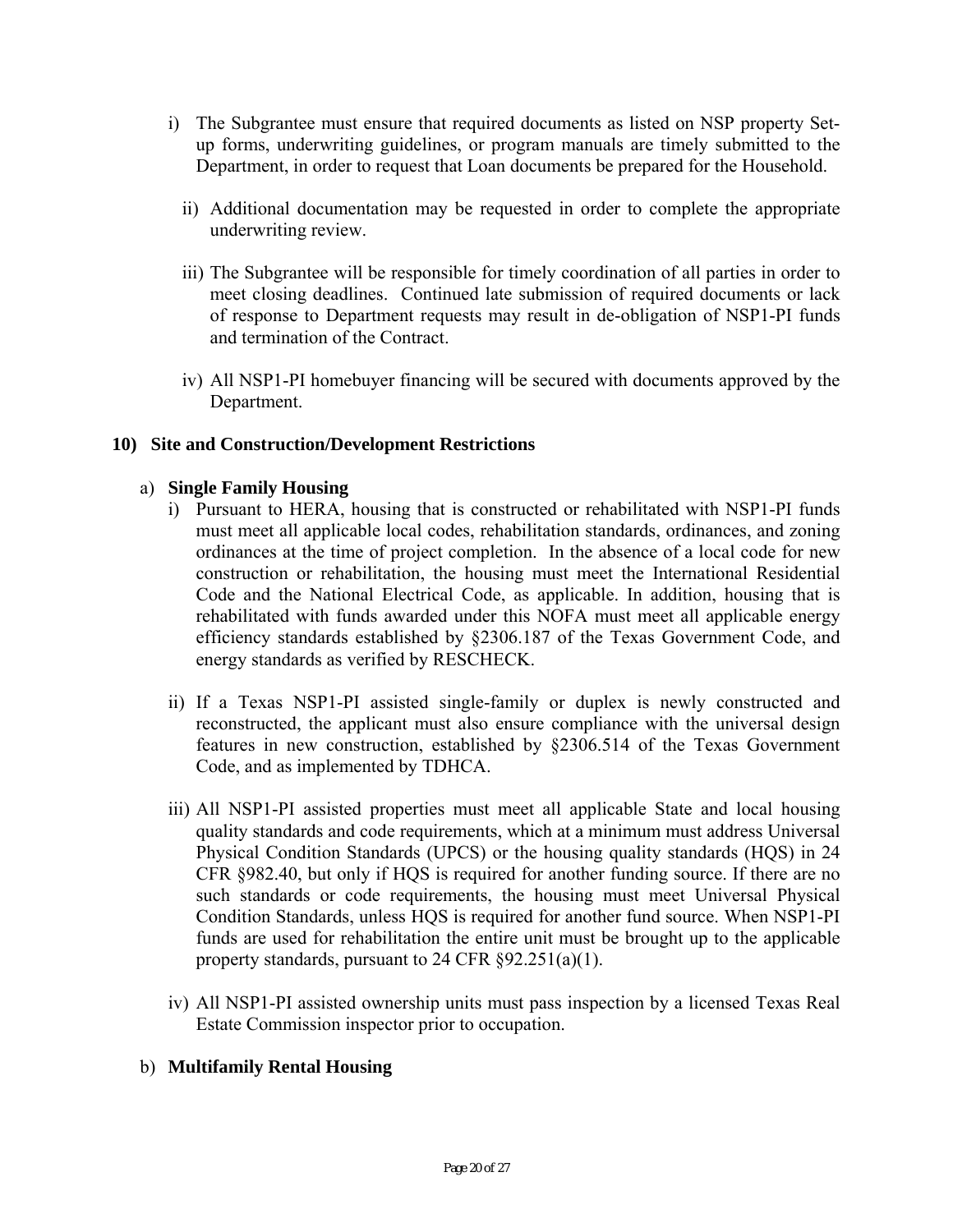- i) Pursuant to HERA, housing that is constructed, reconstructed or rehabilitated with NSP funds must meet all applicable local codes, rehabilitation standards, ordinances, and zoning ordinances at the time of project completion. When NSP funds are used for rehabilitation, the entire development must be brought up to the applicable property standards, pursuant to 24 CFR §92.251(a) (1). In the absence of a local code for new construction, reconstruction, or rehabilitation, NSP-assisted new construction, reconstruction or rehabilitation must meet, as applicable, International Residential Code and the National Electrical Code. To avoid duplicative inspections when Federal Housing Administration (FHA) financing is involved in an NSPassisted property, a participating jurisdiction may rely on a Minimum Property Standards (MPS) inspection performed by a qualified person. Gut rehabilitation, reconstruction or new construction of residential buildings up to three stories must be designed to meet the standard for Energy Star Qualified New Homes. All gut rehabilitation, reconstruction or new construction of mid-or high-rise multifamily housing must be designed to meet American Society of Heating, Refrigerating, and Air-Conditioning Engineers (ASHRAE) Standard 90.1-2004, Appendix G plus 20 percent. Other rehabilitation must meet these standards to the extent applicable to the rehabilitation work undertaken.
- ii) Multifamily Rental Housing must meet the accessibility requirements at 24 CFR Part 8, which implements Section 504 of the Rehabilitation Act of 1973 (29 U.S.C. §794) and covered multifamily dwellings, as defined at 24 CFR §100.201, must also meet the design and construction requirements at 24 CFR §100.205, which implement the Fair Housing Act (42 U.S.C. 3601–3619) and the Fair Housing Act Design Manual produced by HUD. Additionally, pursuant to the current as of the date of the application QAP, 10 TAC §50.9(h)(4)(H), Developments involving New Construction (excluding New Construction of nonresidential buildings) where some Units are two-stories and are normally exempt from Fair Housing accessibility requirements, a minimum of 20% of each Unit type (i.e. one bedroom, two bedroom, three bedroom) must provide an accessible entry level and all common-use facilities in compliance with the Fair Housing Guidelines, and include a minimum of one bedroom and one bathroom or powder room at the entry level. A certification will be required after the Development is completed from an inspector, architect, or accessibility specialist. For rehabilitation developments, the scope, specifications and costs associated with complying with accessibility requirements must be identified in the Property Condition Assessment.
- iii) All NSP1-PI assisted properties must meet all applicable State and local housing quality standards and code requirements, which at a minimum must address Universal Physical Condition Standards (UPCS) or the housing quality standards (HQS) in 24 CFR §982.40, but only if HQS is required for another funding source. If there are no such standards or code requirements, the housing must meet Universal Physical Condition Standards, unless HQS is required for another fund source. When NSP1-PI funds are used for rehabilitation the entire unit must be brought up to the applicable property standards, pursuant to 24 CFR §92.251(a)(1).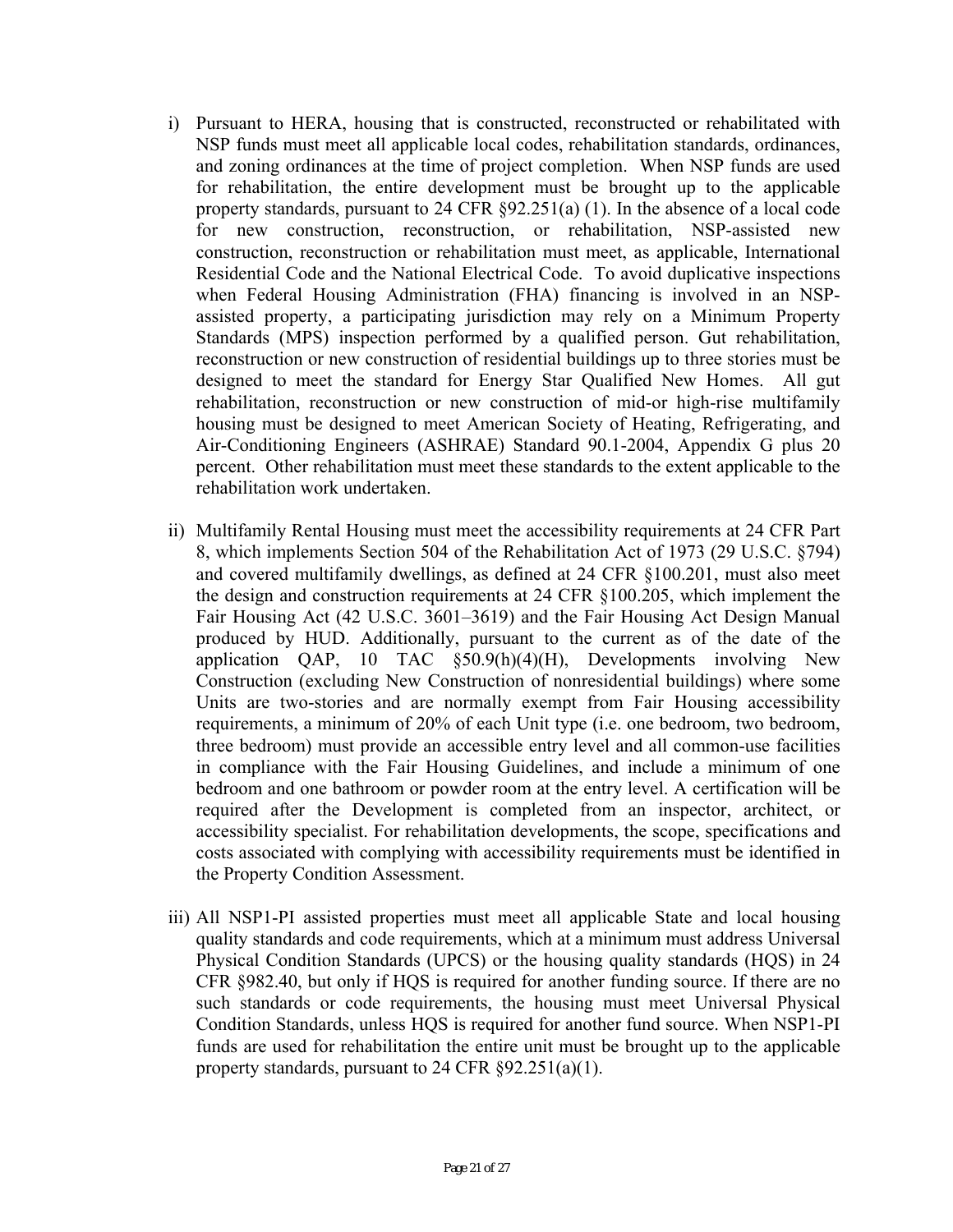- iv) The Real Estate Analysis Rules current as of the date of the application, will apply, except that if the Rules and the Federal or Texas NSP guidelines conflict, the provisions described in the HUD notice or described herein will govern.
- v) All applications with multifamily housing units intended to serve persons with disabilities must adhere to the Department's Integrated Housing Rule at 10 TAC §1.15.
- vi) Any Development proposing New Construction or Reconstruction and located within the one-hundred (100) year floodplain as identified by the Federal Emergency Management Agency (FEMA) Flood Insurance Rate Maps must develop the site so that all finished ground floor elevations are at least one foot above the flood plain and parking and drive areas are no lower than six inches below the floodplain, subject to more stringent local requirements. If no FEMA Flood Insurance Rate Maps are available for the proposed Development, flood zone documentation must be provided from the local government with jurisdiction identifying the one-hundred (100) year floodplain. No buildings or roads that are part of a Development proposing Rehabilitation (excluding Reconstruction) with the exception of Developments with existing and ongoing federal funding assistance from HUD or TRDO-USDA, will be permitted in the one-hundred (100) year floodplain unless they already meet the requirements established in this subsection for New Construction, or if the Unit of General Local Government has undertaken mitigation efforts and can establish that the property is no longer within the one-hundred (100) year floodplain.
- vii)Multifamily properties will be restricted under a Land Use Restriction Agreement ("LURA"), or other such instrument as determined by the Department for these terms. Among other restrictions, the LURA may require the owner of the property to continue to accept subsidies which may be offered by the federal government, prohibit the owner from exercising an option to prepay a federally insured loan, impose tenant income-based occupancy and rental restrictions, or impose any of these and other restrictions as deemed necessary at the sole discretion of the Department in order to preserve the property as affordable housing on a case-by-case basis.
- viii) A single-site development of over 16 units must have all the development amenities listed in 10 TAC §49.4 (14) or as defined in the threshold requirements in the Qualified Allocation Plan, current as of the date of application. If a development is requesting a waiver of any threshold amenity the waiver request must be included in the application. Requests will be evaluated using the criteria outlined in 10 TAC §49.4 (14).All NSP1-PI assisted ownership units must pass inspection by a licensed Texas Real Estate Commission inspector prior to occupation.

## c) **Additional Requirements (Single and Multifamily Housing)**

ii) NSP assisted new construction, rehabilitation, or renovation will comply with federal lead-based paint requirements including lead screening in housing built before 1978 in accordance with 24 CFR Part 92.355 and 24 CFR Part 35, subparts A, B, J, K, M,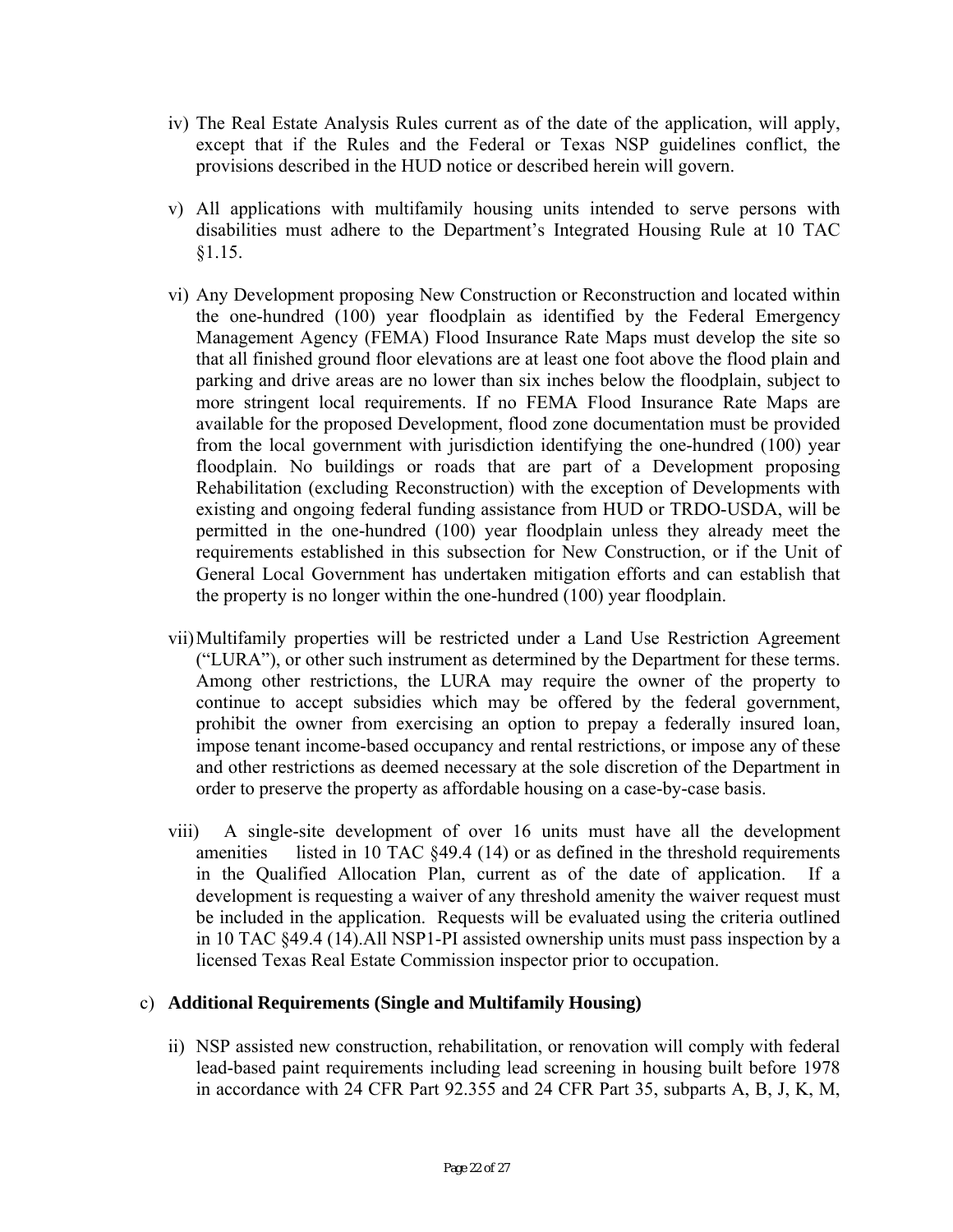and R and for Multifamily Housing must be discussed in the Property Condition **Assessment** 

- iii) As applicable, Davis-Bacon Labor Standards will apply, and for Multifamily Housing must be discussed in the Property Condition Assessment.
- iv) Section 3: Recipients will be required to provide job opportunities to low-income residents and businesses, to the greatest extent possible. Reporting of efforts and results according to Department policy will be required of all subgrantees. A Section 3 Plan is required for all NSP1-PI properties.
- v) Affirmative Marketing. Recipients must adopt affirmative marketing policies and procedures in furtherance of Texas' commitment to non-discrimination and equal opportunity in housing. Affirmative marketing steps consist of actions to provide information and otherwise attract eligible persons in the housing market area to the available housing without regard to race, color, national origin, gender, religion, familial status or disability. Records should be maintained describing actions taken by the Administrator to affirmatively market units and assess the results of these actions. An Affirmative Marketing Plan is required for all NSP1-PI properties.
- vi) Texas NSP1-PI will require adherence to the guidelines set forth in the Uniform Relocation Assistance and Real Property Acquisition Policies Act of 1970, as amended (49 CFR Part 24) and 104(d) requirements set out in 24 CFR Part 42.
- vii)All applicants must have Limited English Proficiency Policy that follows Executive Order 13166, as implemented by HUD.
- viii) All applicants must ensure compliance with the certifications required by HUD, as outlined in *Federal Register* Notice (**Docket No. FR–5447–N–01).**

## **12) Review Process**

to apply to participate in the NSP1-PI Reservation System during two periods each year. Because Program Income will be available only as repayments from NSP1 and NSP-R are made, these funds will be made available under a Reservation System. Eligible applicants will be able Applicants will be presented to the TDHCA Governing Board for approval. If the available funds under NSP1-PI exceed \$1,000,000 for more than 30 days, the Department may accept applications from new participants in order to fully utilize the funds. The availability of applications will be announced on the TDHCA website. The first regular application cycle will begin in February, 2011.

a) Each applicant will be required to submit an application to participate in the NSP1-PI Reservation System. The applications can be found on the Department's website. Once an applicant is eligible, they will retain their eligibility through December 31, 2012, unless the applicant has an event described herein that causes them to lose their eligibility.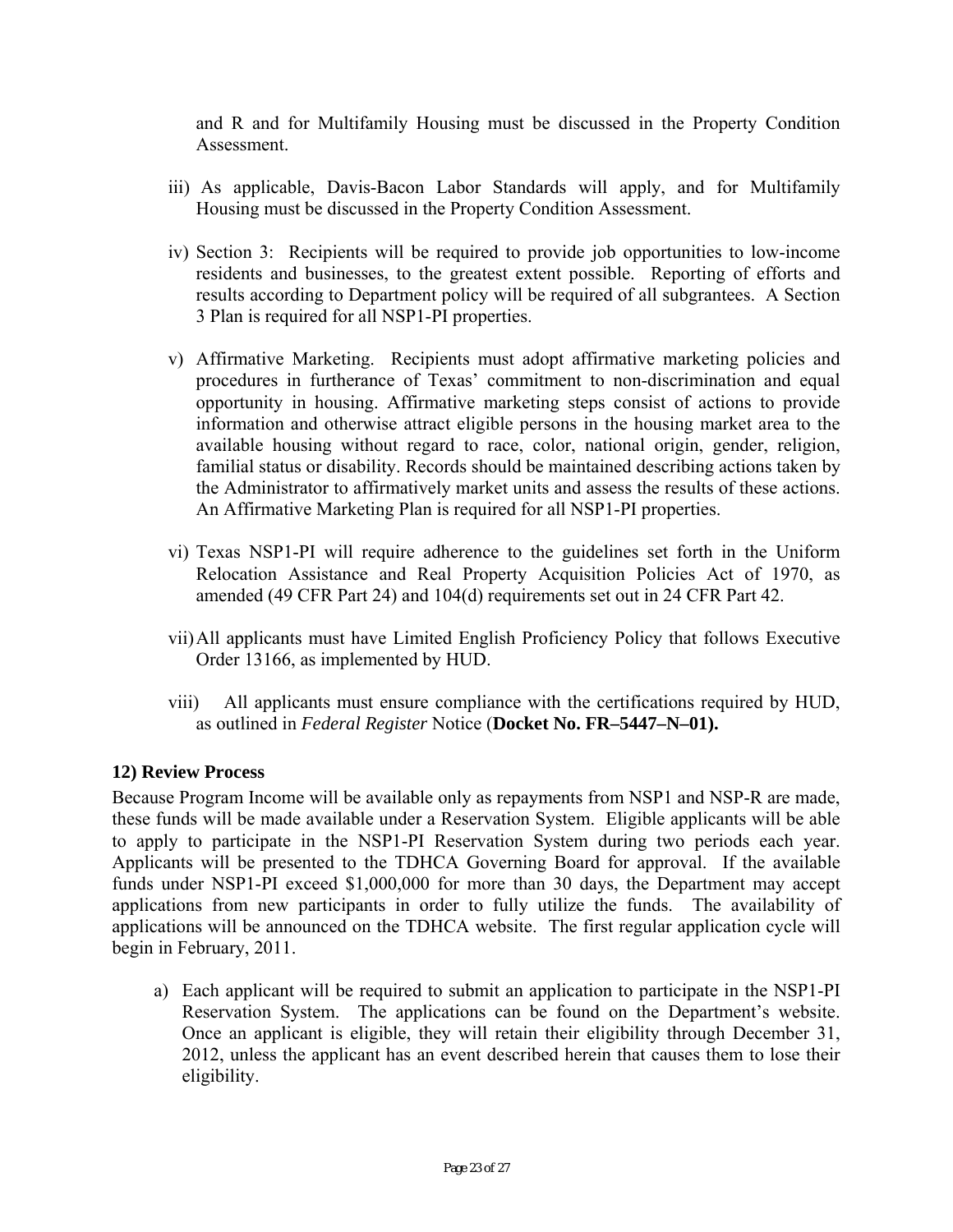- b) After an initial round of applicant qualification, the Department will release an application for funding in the 3rd quarter of 2011, depending on funding availability.
- c) Each application will be assigned a "received date" based on the date and time it is physically received by the Department. Then each application will be reviewed on its own merits, as applicable. Applications will be reviewed for applicant and activity eligibility, and threshold criteria as described in this NOFA.
- d) In the event that two or more applications come in on the same day and are both complete, practicable and economically feasible, the Department will utilize the factors in this section, in the order they are presented, to determine which project will receive a preference in consideration for an awarded of funds.
	- (1) Applications involving any Rehabilitation or Reconstruction of existing Units will win this first tier tie breaker over Applications involving solely New Construction or Adaptive Reuse.

(2) The Application with the least amount of Texas NSP funds per Texas NSP restricted unit will win this second tier tie breaker.

- e) The Department will ensure review of materials required under the NOFA, Program Guide, and application and will issue a notice of any Administrative Deficiencies within ten (10) business days of the received date, if the application meets minimum threshold score criteria. Administrative deficiencies are omissions, inaccuracies or incomplete information on the application that can be readily corrected. Applications with Administrative Deficiencies not cured within a subsequent ten (10) business days will be terminated.
- f) If a submitted Application fails to meet threshold score criteria, has an entire section of the application missing; has excessive omissions of documentation from the Selection Criteria or required documentation; or is so unclear, disjointed or incomplete that a thorough review cannot reasonably be performed by the Department, as determined by the Department, will be terminated without being processed as an Administrative Deficiency. To the extent that a review was able to be performed, specific reasons for the Department's determination of ineligibility will be included in the termination letter to the Applicant.
- g) The Department may decline to consider any Application if the proposed activities do not, in the Department's sole determination, represent a prudent use of the Department's funds. The Department is not obligated to proceed with any action pertaining to any Applications that are received, and may decide it is in the Department's best interest to refrain from pursuing any selection process. The Department reserves the right to negotiate individual elements of any Application.
- h) All Applicants will be processed through the Department's Application Evaluation System, and will include a previous award and past performance evaluation. Poor past performance may disqualify an Applicant for a funding recommendation or the recommendation may include conditions.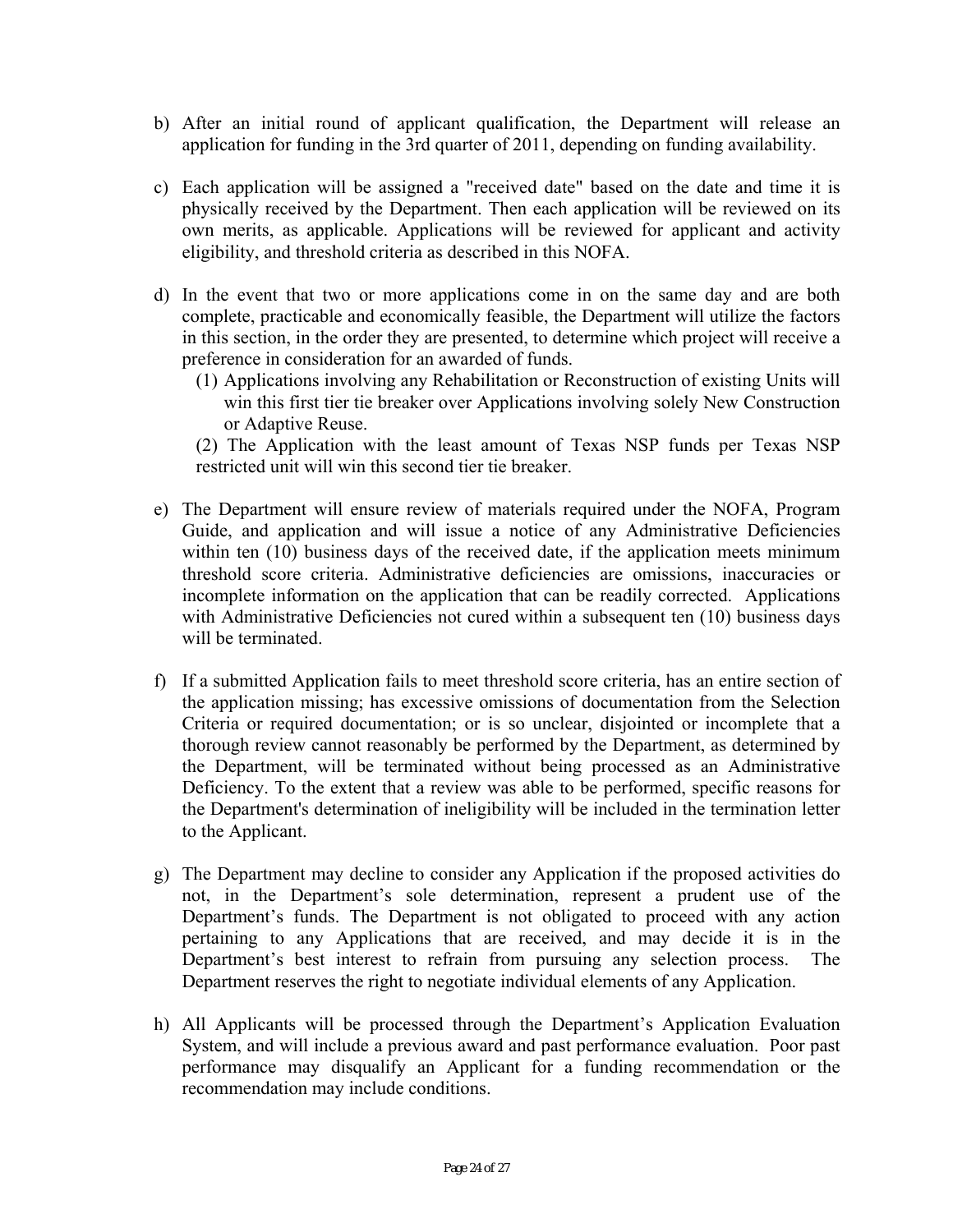- i) Approval of eligible projects will be presented to the Executive Director for execution of award based on eligibility. All such eligibility determinations could be subject to ratification by the Department's Governing Board of Directors prior to funding.
- j) In accordance with  $\S 2306.082$ , Texas Government Code and 10 TAC  $\S 1.17$ , it is the Department's policy to encourage the use of appropriate alternative dispute resolution procedures ("ADR") under the Governmental Dispute Resolution Act, Chapter 2009, Texas Government Code, to assist in resolving disputes under the Department's jurisdiction. As described in Chapter 154, Civil Practices and Remedies Code, ADR procedures include mediation. Except as prohibited by the Department's ex parte communications policy, the Department encourages informal communications between Department staff and Applicants, and other interested persons, to exchange information and informally resolve disputes. The Department also has administrative appeals processes to fairly and expeditiously resolve disputes. If at anytime an Applicant or other person would like to engage the Department in an ADR procedure, the person may send a proposal to the Department's Dispute Resolution Coordinator. For additional information on the Department's ADR Policy, see the Department's General Administrative Rule on ADR at 10 TAC §1.17.
- k) An Applicant may appeal decisions made by staff in accordance with 10 TAC  $\S 1.7$ .
- l) Each applicant will be required to demonstrate how their proposal addresses their local needs and how, if applicable, it coordinates with their community's consolidated plan
- m) If the Department's loan(s) amount to more than 50% of the total development cost, except for developments also financed through the USDA-515 program, the Application MUST include:
	- a. A letter from a third party CPA verifying the capacity of the owner or developer to provide at least 10% of the total development cost as a short term loan for development; and
	- b. A letter from the developer's or owner's bank(s) confirming funds amounting to 10% of the total development cost are available; or
	- c. Evidence of a line of credit or equivalent tool equal to at least 10% of the total development cost from a financial institution that is available for use during the proposed development activities.

## **13) Application Submission**

a) The Department will accept applications from 8 a.m. to 5 p.m. Austin local time each business day, excluding federal and state holidays. Questions regarding this NOFA should be addressed to:

> Texas Department of Housing & Community Affairs 221 E.  $11^{th}$  Street Austin, Texas 78701 Telephone: (512) 475-3726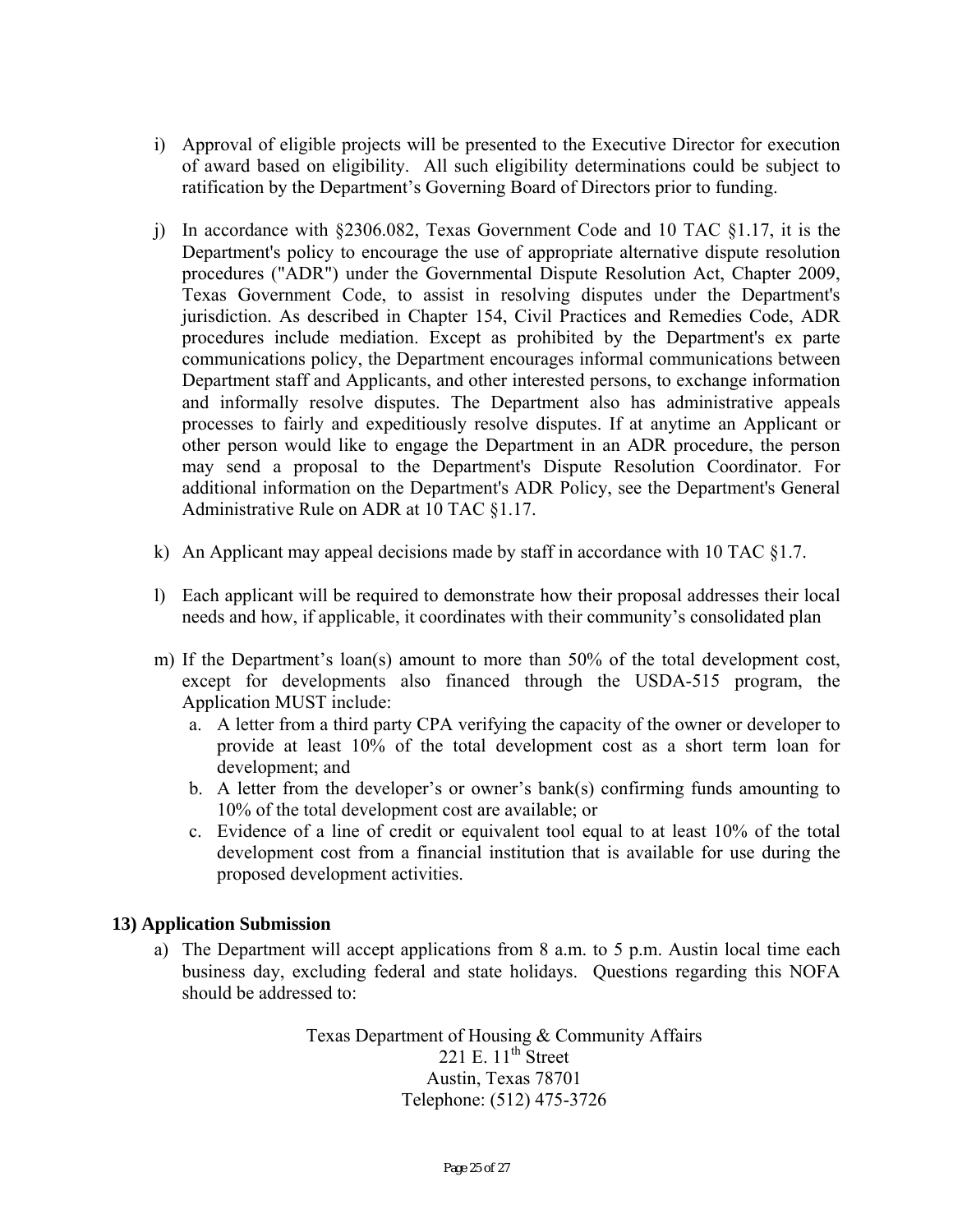#### E-mail: marni.holloway@tdhca.state.tx.us

- b) All applications must be submitted, and provide all documentation, as described in this NOFA and associated application materials.
- c) Applicants must submit one complete printed copy of all Application materials and one complete scanned copy on a disc of the Application materials.
- d) All Application forms will be available on the Department's website at www.tdhca.state.tx.us Applications will be required to adhere to the threshold requirements in effect at the time of the Application submission. Applications must be on forms provided by the Department, and cannot be altered or modified and must be in final form before submitting them to the Department.
- e) **Application Workshop:** the Department will present an application workshop via webinar format on a date to be determined. The workshop recording will be available on the Department website. The workshop will address information such as the Application preparation and submission requirements, evaluation criteria, state and federal program information, and environmental requirements. The Application workshop schedule and registration will be posted on the Department's website at www.tdhca.state.tx.us
- f) **Audit Requirements:** An applicant is not eligible to apply for funds or any other assistance from the Department unless a past audit or Audit Certification Form has been submitted to the Department in a satisfactory format on or before the application deadline for funds or other assistance per 10 TAC §1.3(b). This is a threshold requirement outlined in the application, therefore applications that have outstanding past audits will be disqualified. Staff will not recommend applications for funding to the Department's Governing Board unless all unresolved audit findings, questions or disallowed costs are resolved per 10 TAC §1.3(c).
- g) Applications must be sent or delivered to:

**Texas Department of Housing and Community Affairs Attn: Neighborhood Stabilization Program 221 East 11th Street Austin, TX 78701-2410** 

or via the U.S. Postal Service to:

**Texas Department of Housing and Community Affairs Attn: Neighborhood Stabilization Program Post Office Box 13941 Austin, TX 78711-3941**